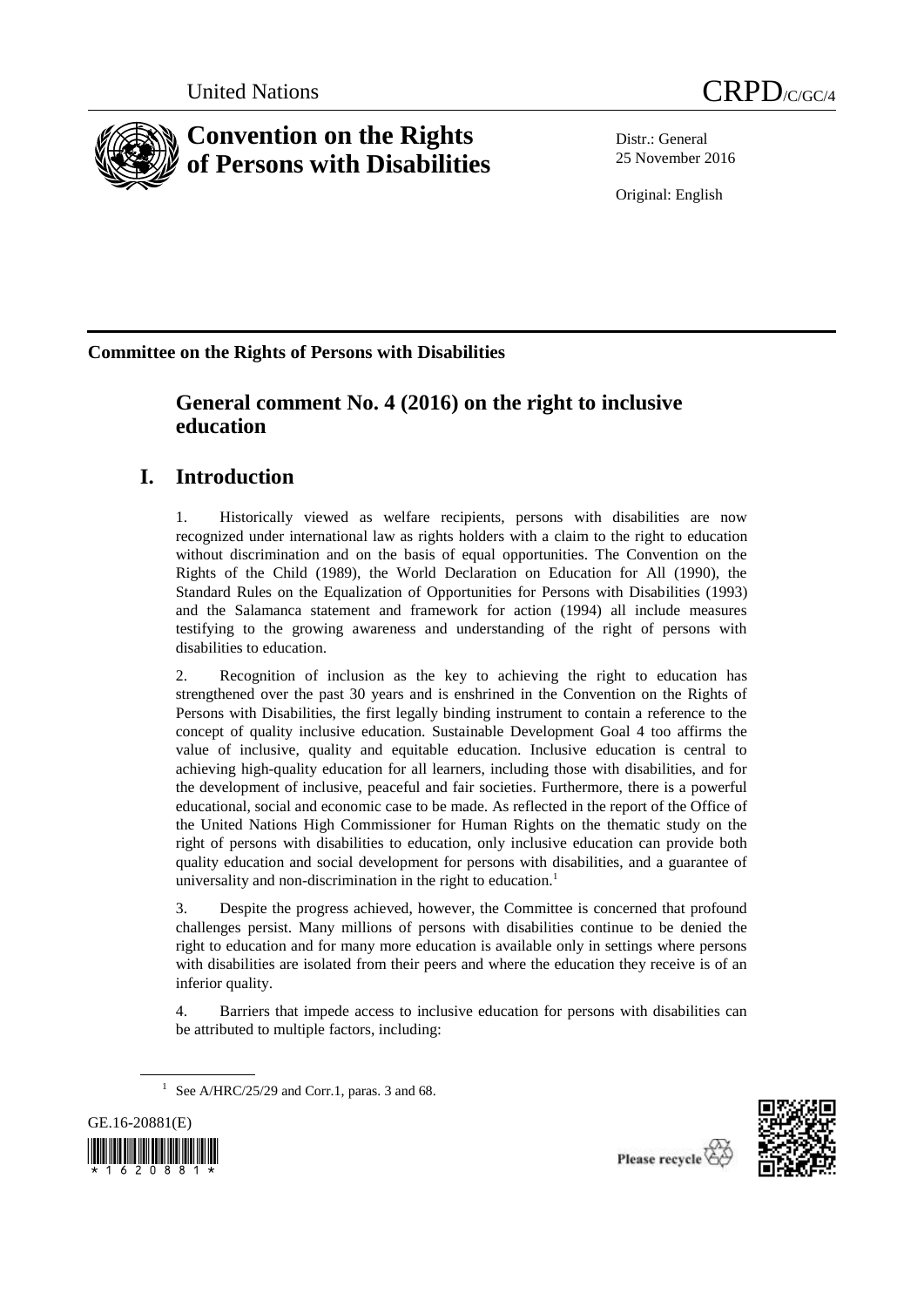(a) The failure to understand or implement the human rights model of disability, according to which barriers within the community and society, rather than personal impairments, exclude persons with disabilities;

(b) Persistent discrimination against persons with disabilities, compounded by the isolation of those still living in long-term residential institutions, and low expectations about those in mainstream settings, allowing prejudices and fear to escalate and remain unchallenged;

(c) Lack of knowledge about the nature and advantages of inclusive and quality education and diversity, including regarding competitiveness, in learning for all; lack of outreach to all parents; and lack of appropriate responses to support requirements, leading to misplaced fears and stereotypes that inclusion will cause a deterioration in the quality of education or otherwise have a negative impact on others;

(d) Lack of disaggregated data and research (both of which are necessary for accountability and programme development), which impedes the development of effective policies and interventions to promote inclusive and quality education;

(e) Lack of political will, technical knowledge and capacity in implementing the right to inclusive education, including insufficient education of all teaching staff;

(f) Inappropriate and inadequate funding mechanisms to provide incentives and reasonable accommodations for the inclusion of students with disabilities, interministerial coordination, support and sustainability;

(g) Lack of legal remedies and mechanisms to claim redress for violations.

5. States parties to the Convention on the Rights of Persons with Disabilities must have regard for the underlying general principles of the Convention in all measures taken to implement inclusive education and must ensure that both the process and outcomes of developing an inclusive education system comply with article 3.

6. The present general comment is applicable to all persons with actual or perceived disabilities.<sup>2</sup> The Committee recognizes that some groups are more at risk of exclusion from education than others, such as: persons with intellectual disabilities or multiple disabilities, persons who are deafblind, persons with autism or persons with disabilities in humanitarian emergencies.

7. Consistent with article 4 (3), States parties must consult with and actively involve persons with disabilities, including children with disabilities, through their representative organizations, in all aspects of planning, implementation, monitoring and evaluation of inclusive education policies. Persons with disabilities and, when appropriate, their families, must be recognized as partners and not merely recipients of education.

### **II. Normative content of article 24**

8. In accordance with article 24 (1), States parties must ensure the realization of the right of persons with disabilities to education through an inclusive education system at all levels, including preschool, primary, secondary and tertiary education, vocational training and lifelong learning, extracurricular and social activities, and for all students, including persons with disabilities, without discrimination and on an equal basis with others.

9. Ensuring the right to inclusive education entails a transformation in culture, policy and practice in all formal and informal educational environments to accommodate the

 $2$  Art. 1 (2) of the Convention on the Rights of Persons with Disabilities.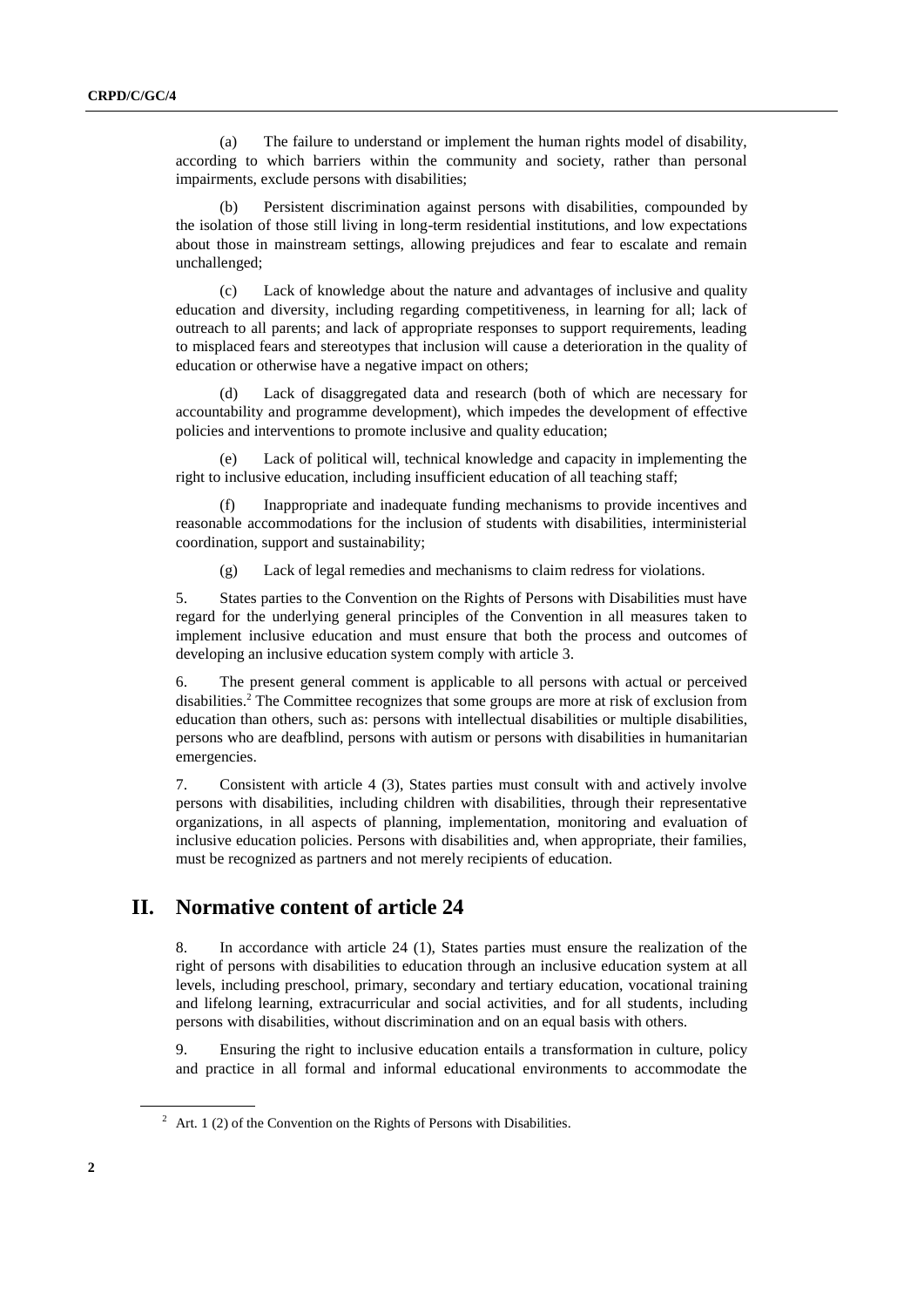differing requirements and identities of individual students, together with a commitment to removing the barriers that impede that possibility. It involves strengthening the capacity of the education system to reach out to all learners. It focuses on the full and effective participation, accessibility, attendance and achievement of all students, especially those who, for different reasons, are excluded or at risk of being marginalized. Inclusion involves access to and progress in high-quality formal and informal education without discrimination. Inclusion seeks to enable communities, systems and structures to combat discrimination, including harmful stereotypes, recognize diversity, promote participation and overcome barriers to learning and participation for all by focusing on the well-being and success of students with disabilities. It requires an in-depth transformation of education systems in legislation, policy and the mechanisms for financing, administering, designing, delivering and monitoring education.

10. Inclusive education is to be understood as:

(a) A fundamental human right of all learners. Notably, education is the right of the individual learner and not, in the case of children, the right of a parent or caregiver. Parental responsibilities in this regard are subordinate to the rights of the child;

(b) A principle that values the well-being of all students, respects their inherent dignity and autonomy, and acknowledges individuals' requirements and their ability to effectively be included in and contribute to society;

(c) A means of realizing other human rights. It is the primary means by which persons with disabilities can lift themselves out of poverty, obtain the means to participate fully in their communities and be safeguarded from exploitation.<sup>3</sup> It is also the primary means of achieving inclusive societies;

(d) The result of a process of continuing and proactive commitment to eliminating barriers impeding the right to education, together with changes to culture, policy and practice of regular schools to accommodate and effectively include all students.

11. The Committee highlights the importance of recognizing the differences between exclusion, segregation, integration and inclusion. Exclusion occurs when students are directly or indirectly prevented from or denied access to education in any form. Segregation occurs when the education of students with disabilities is provided in separate environments designed or used to respond to a particular impairment or to various impairments, in isolation from students without disabilities. Integration is the process of placing persons with disabilities in existing mainstream educational institutions with the understanding that they can adjust to the standardized requirements of such institutions.<sup>4</sup> Inclusion involves a process of systemic reform embodying changes and modifications in content, teaching methods, approaches, structures and strategies in education to overcome barriers with a vision serving to provide all students of the relevant age range with an equitable and participatory learning experience and the environment that best corresponds to their requirements and preferences. Placing students with disabilities within mainstream classes without accompanying structural changes to, for example, organization, curriculum and teaching and learning strategies, does not constitute inclusion. Furthermore, integration does not automatically guarantee the transition from segregation to inclusion.

12. The core features of inclusive education are:

<sup>&</sup>lt;sup>3</sup> Committee on Economic, Social and Cultural Rights, general comment No. 13 (1999) on the right to education.

<sup>4</sup> See A/HRC/25/29 and Corr.1, para. 4, and United Nations Children's Fund (UNICEF), *The Right of Children with Disabilities to Education: a Rights-based Approach to Inclusive Education* (Geneva, 2012).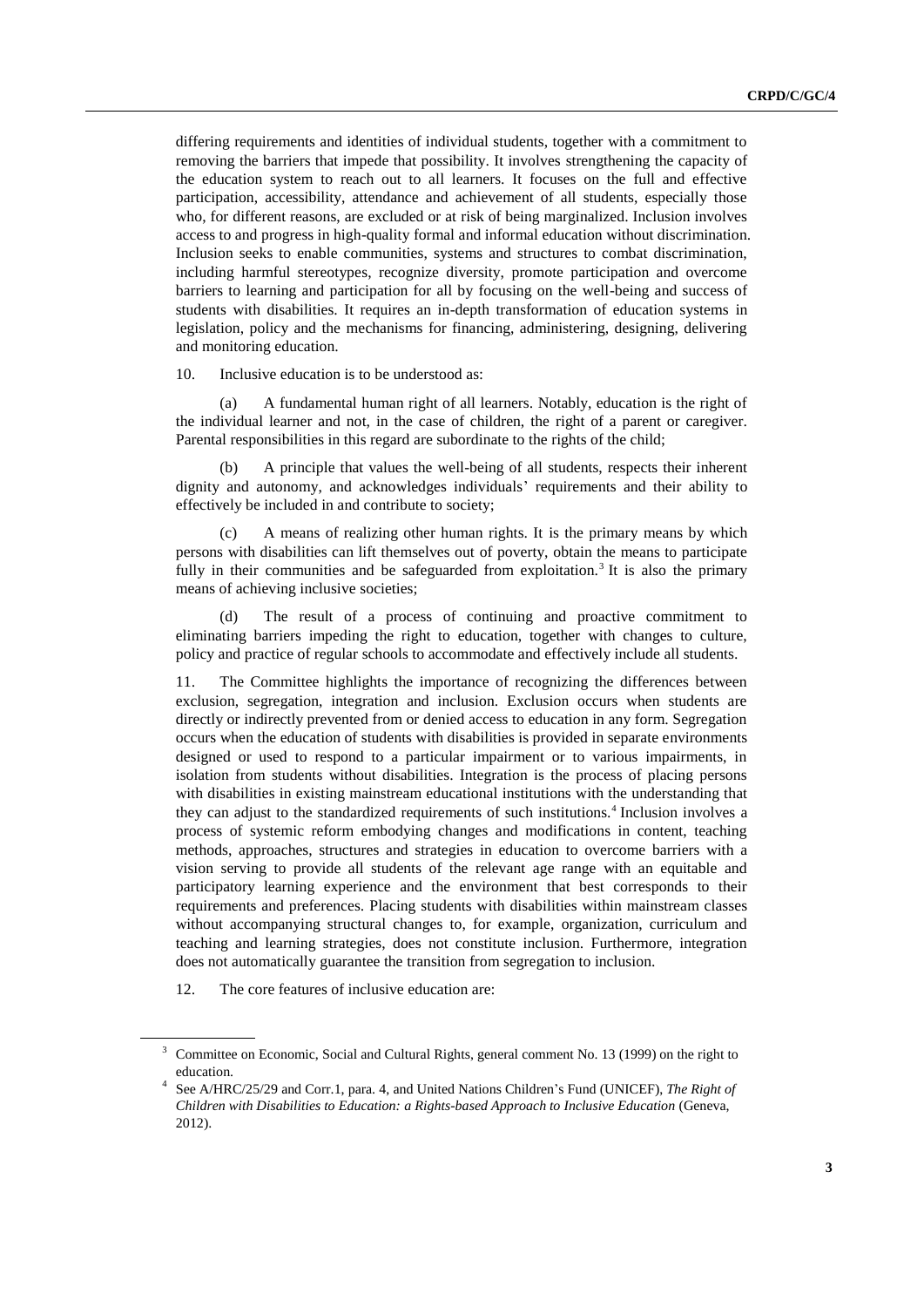(a) A "whole systems" approach: education ministries must ensure that all resources are invested in advancing inclusive education and in introducing and embedding the necessary changes in institutional culture, policies and practices;

A "whole educational environment": the committed leadership of educational institutions is essential for introducing and embedding the culture, policies and practices needed to achieve inclusive education at all levels and in all areas, including in classroom teaching and relationships, board meetings, teacher supervision, counselling services and medical care, school trips, budgetary allocations, any interaction with the parents of learners with and without disabilities and, when applicable, the local community or wider public;

(c) A "whole person" approach: recognition is given to the capacity of every person to learn, and high expectations are established for all learners, including learners with disabilities. Inclusive education offers flexible curricula and teaching and learning methods adapted to different strengths, requirements and learning styles. This approach implies the provision of support, reasonable accommodation and early intervention so that all learners are able to fulfil their potential. The focus is on learners' capacities and aspirations rather than on content when planning teaching activities. The "whole person" approach aims at ending segregation within educational settings by ensuring inclusive classroom teaching in accessible learning environments with appropriate supports. The education system must provide a personalized educational response, rather than expect students to fit the system;

(d) Supported teachers: all teachers and other staff receive the education and training they need to give them the core values and competencies to accommodate inclusive learning environments, which include teachers with disabilities. An inclusive culture provides an accessible and supportive environment that encourages working through collaboration, interaction and problem-solving;

(e) Respect for and value of diversity: all members of the learning community are equally welcome and must be shown respect for diversity irrespective of disability, race, colour, sex, language, linguistic culture, religion, political or other opinion, national, ethnic, indigenous or social origin, property, birth, age or other status. All students must feel valued, respected, included and listened to. Effective measures to prevent abuse and bullying are in place. Inclusion takes an individual approach to students;

(f) A learning-friendly environment: inclusive learning environments are accessible environments where everyone feels safe, supported, stimulated and able to express themselves and where there is a strong emphasis on involving students in building a positive school community. Recognition is afforded to the peer group in learning, building positive relationships, friendships and acceptance;

(g) Effective transitions: learners with disabilities receive support to ensure the effective transition from learning at school to vocational and tertiary education and, finally, to work. Learners' capacities and confidence are developed and learners receive reasonable accommodation, are treated with equality in assessments and examination procedures, and their capacities and attainments are certified on an equal basis with others;

Recognition of partnerships: teacher associations, student associations and federations, organizations of persons with disabilities, school boards, parent-teacher associations and other functioning school support groups, both formal and informal, are all encouraged to increase understanding and knowledge of disability. The involvement of parents or caregivers and the community is viewed as an asset that contributes resources and strengths. The relationship between the learning environment and the wider community must be recognized as a route towards inclusive societies;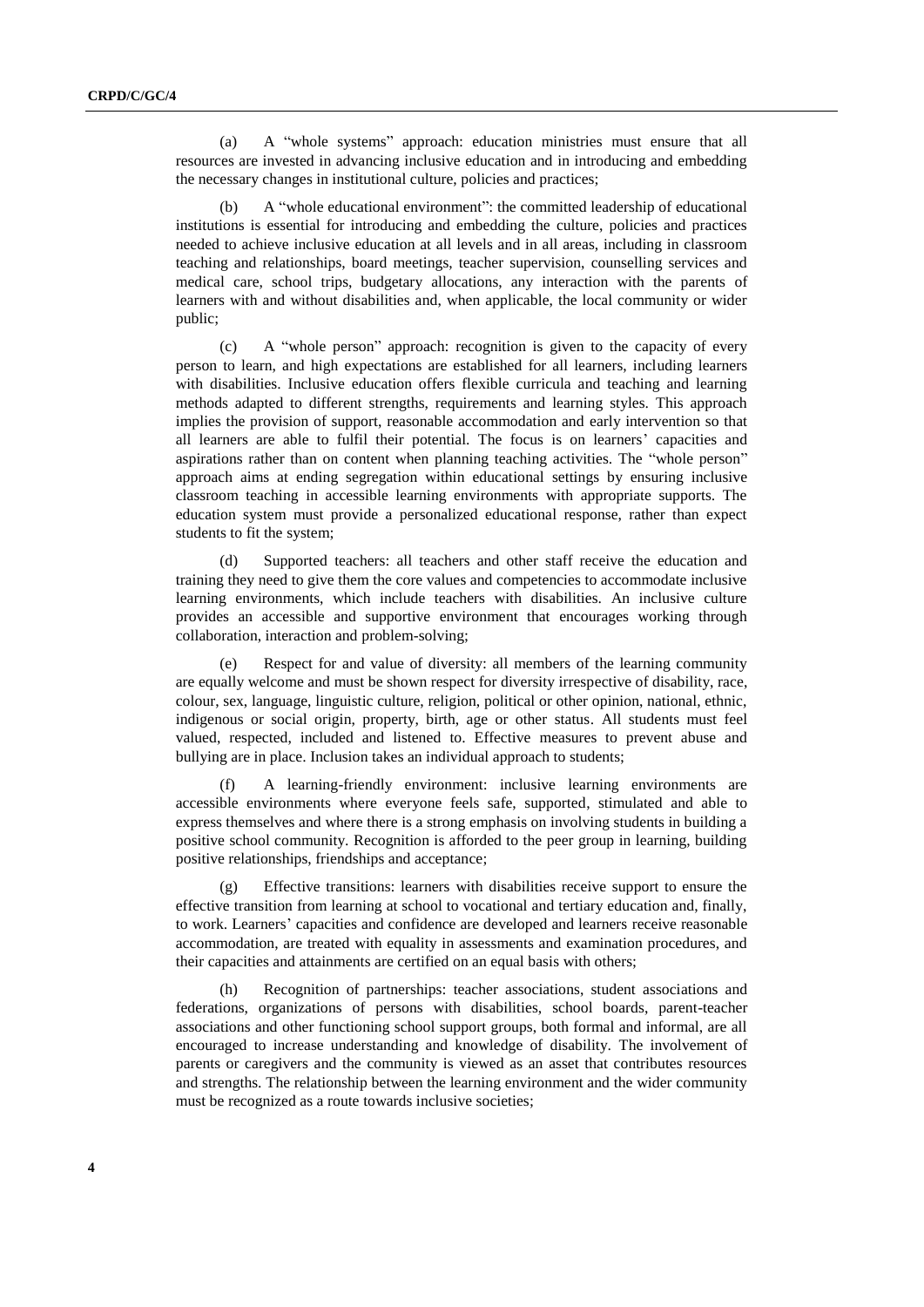(i) Monitoring: as a continuing process, inclusive education must be monitored and evaluated on a regular basis to ensure that neither segregation nor integration are taking place, either formally or informally. According to article 33, monitoring should involve persons with disabilities, including children and persons with intensive support requirements, through their representative organizations, as well as parents or caregivers of children with disabilities, where appropriate. Disability-inclusive indicators must be developed and used in a manner consistent with the 2030 Agenda for Sustainable Development.

13. Consistent with the Convention against Discrimination in Education of the United Nations Educational, Scientific and Cultural Organization (UNESCO) and in order to give effect to article 24 (1) of the Convention on the Rights of Persons with Disabilities, States parties must ensure that the right to education is assured without discrimination and on the basis of equality of opportunity. States parties must prohibit all discrimination on the basis of disability and guarantee to all persons with disabilities equal and effective protection against discrimination on all grounds. Persons with disabilities can experience intersectional discrimination on the basis of disability, gender, religion, legal status, ethnic origin, age, sexual orientation or language. In addition, parents, siblings and other relatives can also experience discrimination on grounds of disability by association. The measures needed to address all forms of discrimination include identifying and removing legal, physical, communication and linguistic, social, financial and attitudinal barriers within educational institutions and the community. The right to non-discrimination includes the right not to be segregated and to be provided with reasonable accommodation and must be understood in the context of the duty to provide accessible learning environments and reasonable accommodation.

14. Situations of armed conflict, humanitarian emergencies and natural disasters have a disproportionate impact on the right to inclusive education. States parties should adopt inclusive disaster risk reduction strategies for comprehensive school safety and security in emergencies that are sensitive to learners with disabilities. Temporary learning environments in such contexts must ensure the right of persons with disabilities, in particular children with disabilities, to education on the basis of equality with others. They must include accessible educational materials, school facilities, counselling and access to training in the local sign language for deaf learners. In accordance with article 11 of the Convention on the Rights of Persons with Disabilities, and given the heightened risk of sexual violence in such settings, measures must be taken to ensure that learning environments are safe and accessible for women and girls with disabilities. Learners with disabilities must not be denied access to educational establishments on the basis that evacuating them in emergency situations would be impossible, and reasonable accommodation must be provided.

15. For article 24 (1) (a) to be realized, and in line with the Universal Declaration of Human Rights, the International Covenant on Economic, Social and Cultural Rights and the Convention on the Rights of the Child, education must be directed at the full development of the human potential and sense of dignity and self-worth, and the strengthening of respect for human rights and human diversity. States parties must ensure that education conforms to the aims and objectives of the International Covenant on Economic, Social and Cultural Rights as interpreted in the light of the World Declaration on Education for All (art. 1), the Convention on the Rights of the Child (art. 29 (1)), the Vienna Declaration and Programme of Action (Part I, para. 33, and Part II, para. 80) and the Plan of Action for the United Nations Decade for Human Rights Education (para. 2). These texts include additional elements such as references to gender equality and respect for the environment.<sup>5</sup> Ensuring

<sup>5</sup> Committee on Economic, Social and Cultural Rights, general comment No. 13.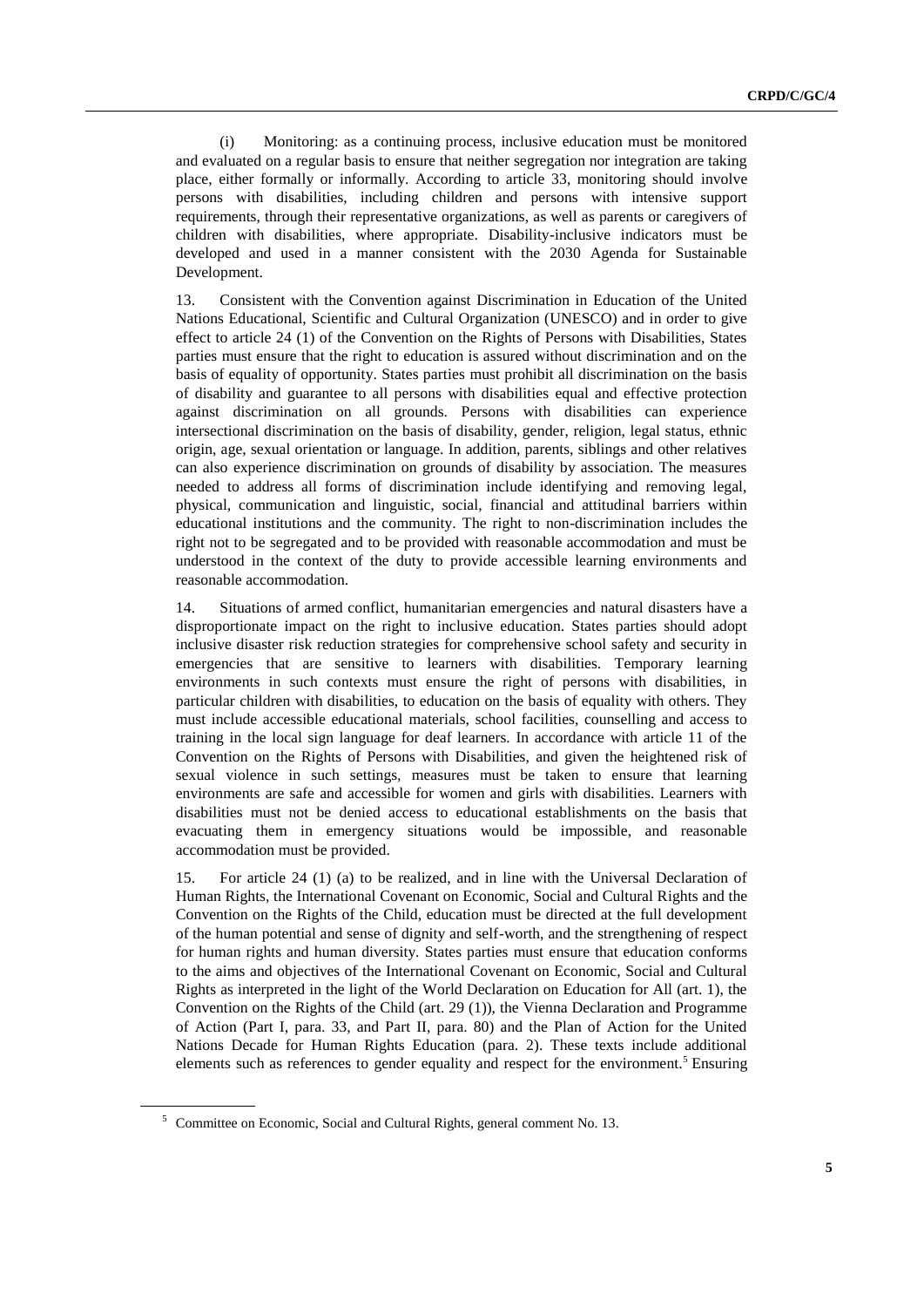the right to education is a matter of access as well as content, and efforts should be directed at upholding a wide range of values, including understanding and tolerance.<sup>6</sup> Inclusive education must aim at promoting mutual respect and value for all persons and at building educational environments in which the approach to learning, the culture of the educational institution and the curriculum itself reflect the value of diversity.

16. For article 24 (1) (b) to be implemented, education should be directed to the development of the personality, talents and creativity of persons with disabilities, as well as of their mental, physical and communicational abilities, to their fullest potential. The education of persons with disabilities too often focuses on a deficit approach, on their actual or perceived impairment and on limiting opportunities to pre-defined and negative assumptions of their potential. States parties must support the creation of opportunities to build on the unique strengths and talents of each individual with a disability.

17. For article 24 (1) (c) to be realized, the aims of education must be directed at enabling persons with disabilities to participate fully and effectively in a free society. Recalling article 23 (3) of the Convention on the Rights of the Child, the Committee stresses that, regarding children with disabilities, assistance must be provided to ensure that they have effective access to education in a manner conducive to achieving their fullest possible social integration and individual development. States parties must recognize that individual support and reasonable accommodation are priority matters and should be free of charge at all compulsory levels of education.

18. For article 24 (2) (a) to be implemented, the exclusion of persons with disabilities from the general education system should be prohibited, including through any legislative or regulatory provisions that limit their inclusion on the basis of their impairment or the degree of that impairment, such as by conditioning inclusion on the extent of the potential of the individual or by alleging a disproportionate and undue burden to evade the obligation to provide reasonable accommodation. General education means all regular learning environments and the education department. Direct exclusion would be to classify certain students as "non-educable" and thereby ineligible for access to education. Indirect exclusion would be imposing a requirement to pass a common test as a condition for school entry without reasonable accommodations and support.

19. For article 4 (1) (b) of the Convention to be implemented, States parties should take all appropriate measures, including legislation, to modify or abolish existing laws, regulations, customs and practices that constitute discrimination against persons with disabilities and that are in violation of article 24. Where necessary, discriminatory laws, regulations, customs and practices should be repealed or amended in a systematic and timebound manner.

20. For article 24 (2) (b) to be realized, persons with disabilities must have access to inclusive, quality and free primary and secondary education and be able to transition smoothly between the two on an equal basis with others in the communities where they live. The Committee draws on the recommendation of the Committee on Economic, Social and Cultural Rights that, to fulfil that obligation, the education system must comprise four interrelated features: availability, accessibility, acceptability and adaptability.<sup>7</sup>

#### **Availability**

21. Public and private educational institutions and programmes must be available in sufficient quantity and quality. States parties must guarantee a broad availability of educational places for learners with disabilities at all levels throughout the community.

 $6$  Committee on the Rights of the Child, general comment No. 1 (2001) on the aims of education.

 $7$  Committee on Economic, Social and Cultural Rights, general comment No. 13.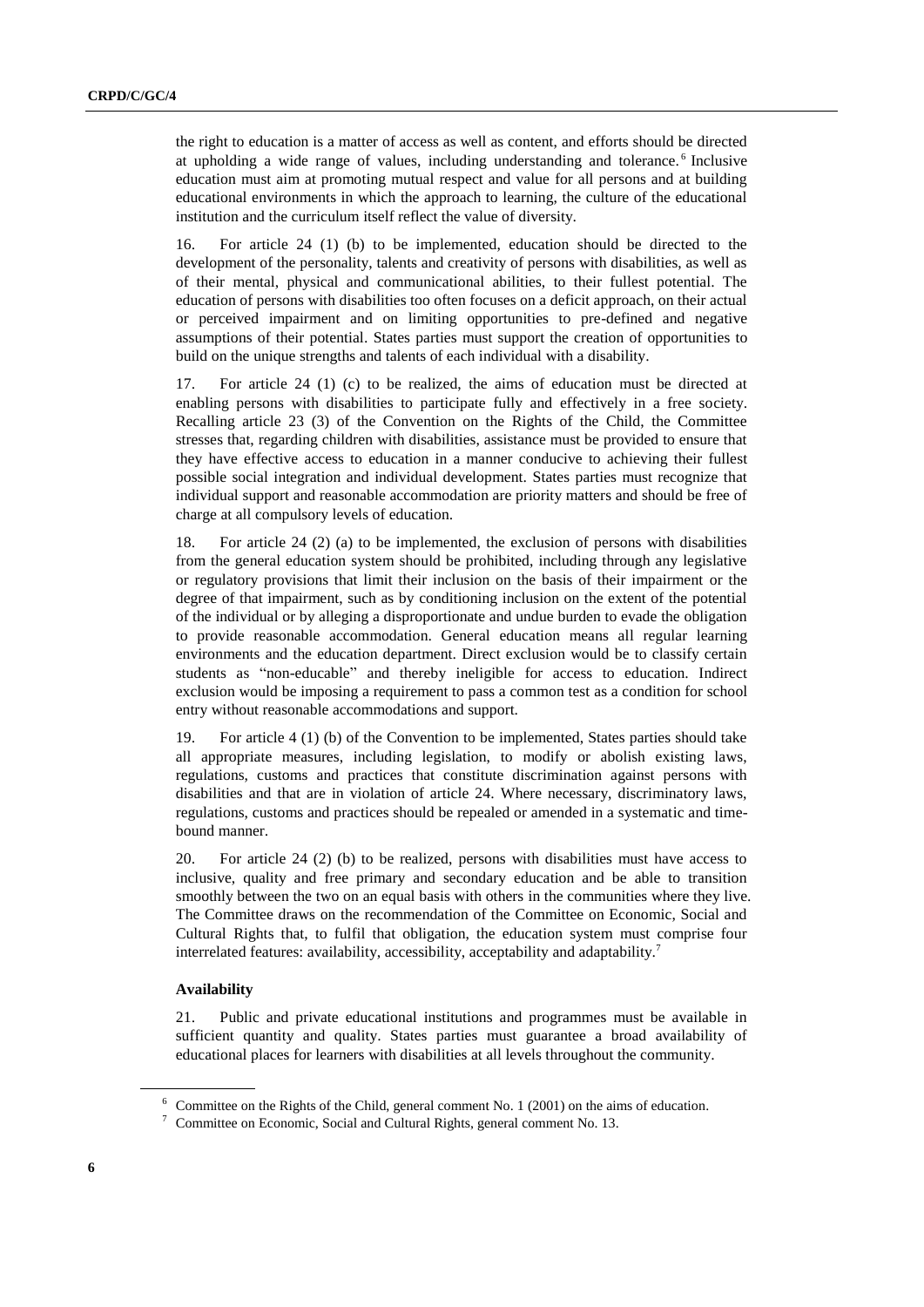#### **Accessibility**

22. Consistent with article 9 of the Convention and with the Committee's general comment No. 2 (2014) on accessibility, educational institutions and programmes must be accessible to everyone, without discrimination. The entire education system must be accessible, including buildings, information and communications tools (comprising ambient or frequency modulation assistive systems), the curriculum, educational materials, teaching methods, assessments and language and support services. The environment of students with disabilities must be designed to foster inclusion and guarantee their equality throughout their education. <sup>8</sup> For example, school transportation, water and sanitation facilities (including hygiene and toilet facilities), school cafeterias and recreational spaces should be inclusive, accessible and safe. States parties must commit to the prompt introduction of universal design. States parties should prohibit and sanction the building of any future education infrastructure that is inaccessible and establish an efficient monitoring mechanism and time frame for rendering all existing education environments accessible. States parties must also commit to the provision of reasonable accommodation in education environments when so required. The universal design approach does not exclude the provision of assistive devices, applications and software to those learners with disabilities who may require them. Accessibility is a dynamic concept and its application requires periodic regulatory and technical adjustments. States parties must ensure that the rapid development of innovations and new technologies designed to enhance learning are accessible to all students, including those with disabilities.

23. The Committee highlights the widespread lack of textbooks and learning materials in accessible formats and languages, including sign language. States parties must invest in the timely development of resources in ink or Braille and in digital formats, including through the use of innovative technology. They should also consider developing standards and guidelines for the conversion of printed material into accessible formats and languages and making accessibility a central aspect of education-related procurement. The Committee calls upon States parties to urgently ratify and implement the Marrakesh Treaty to Facilitate Access to Published Works for Persons Who Are Blind, Visually Impaired, or Otherwise Print Disabled.

24. Accessibility requires that education at all levels be affordable for students with disabilities. Reasonable accommodation should not entail additional costs for learners with disabilities. Compulsory, quality, free and accessible primary education is an immediate obligation. In line with the 2030 Agenda for Sustainable Development, States parties must progressively adopt measures to ensure that all children, including children with disabilities, complete free, equitable and quality secondary education and to ensure equal access for all women and men with disabilities to affordable and quality technical, vocational and tertiary education, including university, and lifelong learning. States parties must ensure that persons with disabilities are able to access education in both public and private academic institutions on an equal basis with others.

#### **Acceptability**

25. Acceptability is the obligation to design and implement all education-related facilities, goods and services taking fully into account and respecting the requirements, cultures, views and languages of persons with disabilities. The form and substance of education provided must be acceptable to all. States parties must adopt affirmative action measures to ensure that education is of good quality for all.<sup>9</sup> Inclusion and quality are

<sup>8</sup> Committee on the Rights of Persons with Disabilities, general comment No. 2.

<sup>9</sup> Committee on Economic, Social and Cultural Rights, general comment No. 13.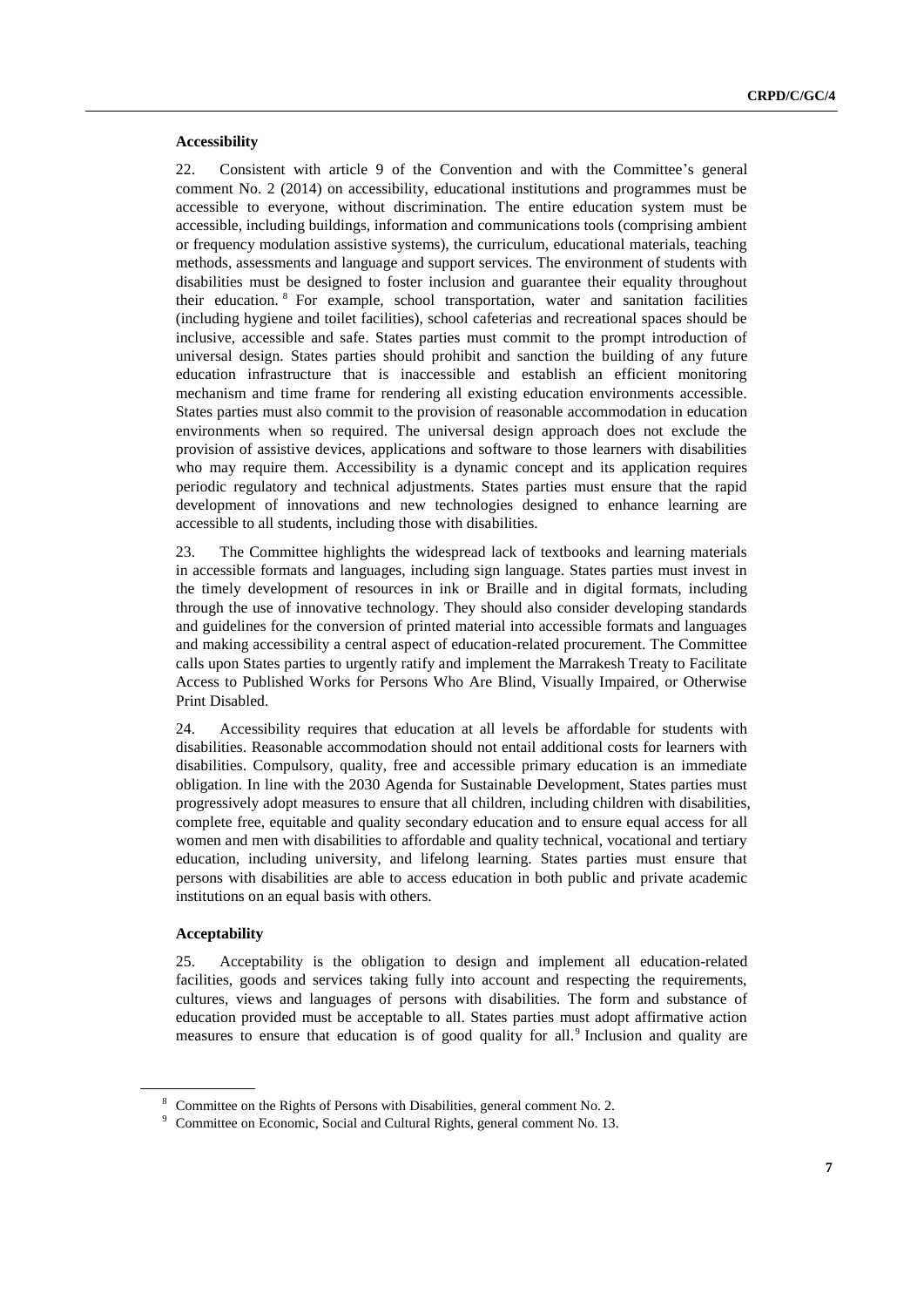reciprocal: an inclusive approach can make a significant contribution to the quality of education.

#### **Adaptability**

26. The Committee encourages States parties to adopt the universal design for learning approach, which consists of a set of principles providing teachers and other staff with a structure for creating adaptable learning environments and developing instruction to meet the diverse needs of all learners. It recognizes that each student learns in a unique manner and involves: developing flexible ways to learn, creating an engaging classroom environment; maintaining high expectations for all students while allowing for multiple ways to meet expectations; empowering teachers to think differently about their own teaching; and focusing on educational outcomes for all, including persons with disabilities. Curricula must be conceived, designed and implemented in such a way as to meet and adjust to the requirements of every student, and provide appropriate educational responses. Standardized assessments must be replaced with flexible and multiple forms of assessments and the recognition of individual progress towards broad goals that provide alternative routes for learning.

27. In accordance with article 24 (2) (b) of the Convention, persons with disabilities must be able to attend primary and secondary schools in the communities where they live. Students should not be sent away from home. The educational environment must be within safe physical reach for persons with disabilities and include safe and secure means of transportation; alternatively, it must be accessible through information and communications technologies. However, States parties should avoid relying exclusively on technology as a substitute for the direct involvement of students with disabilities and interaction with teachers and role models within the educational environment. Active participation with other students, including siblings of learners with disabilities, is an important component of the right to inclusive education.

28. In accordance with article 24 (2) (c), States parties must provide reasonable accommodation to enable individual students to have access to education on an equal basis with others. "Reasonableness" is understood as the result of a contextual test that involves an analysis of the relevance and the effectiveness of the accommodation and the expected goal of countering discrimination. The availability of resources and financial implications is recognized when assessing disproportionate burden. The duty to provide reasonable accommodation is enforceable from the moment a request for such accommodation is made.<sup>10</sup> Policies that commit to reasonable accommodation must be adopted at the national, local and educational institution levels, and at all levels of education. The extent to which reasonable accommodation is provided must be considered in the light of the overall obligation to develop an inclusive education system, maximizing the use of existing resources and developing new ones. Using a lack of resources and the existence of financial crises to justify failure to make progress towards inclusive education violates article 24.

29. The Committee reiterates the distinction between the general accessibility duty and the obligation to provide reasonable accommodation. <sup>11</sup> Accessibility benefits groups of the population and is based on a set of standards that are implemented gradually. Disproportionality or undue burden cannot be claimed to defend the failure to provide accessibility. Reasonable accommodation relates to an individual and is complementary to the accessibility duty. An individual can legitimately request reasonable accommodation measures even if the State party has fulfilled its accessibility duty.

<sup>&</sup>lt;sup>10</sup> Committee on the Rights of Persons with Disabilities, general comment No. 2.

 $11$  Ibid.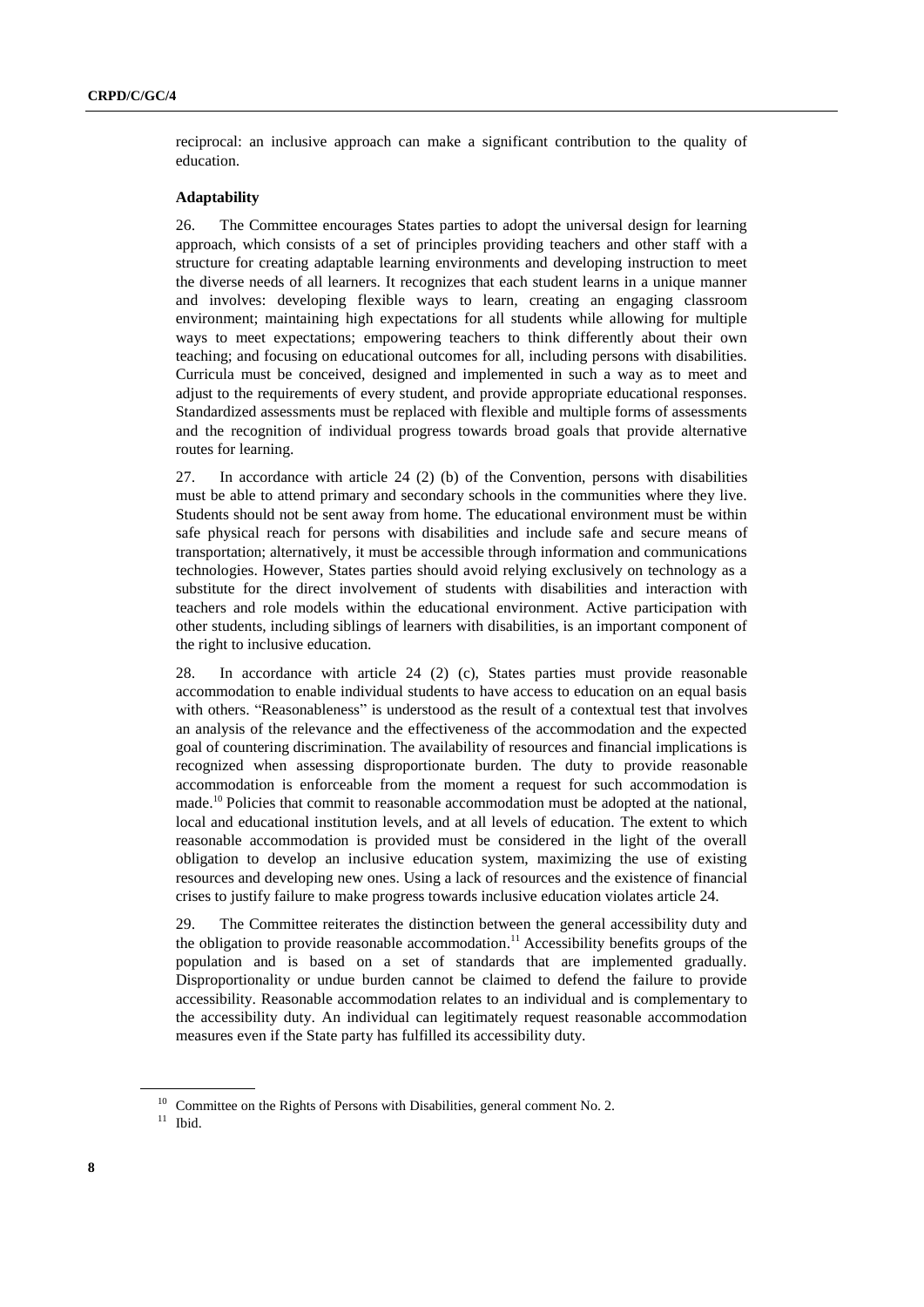30. The definition of what is proportionate will necessarily vary according to context. The availability of accommodations should be considered with respect to a larger pool of educational resources available in the education system and not limited to resources available at the academic institution in question; transfer of resources within the system should be possible. There is no "one size fits all" formula to reasonable accommodation, as different students with the same impairment may require different accommodations. Accommodations may include: changing the location of a class; providing different forms of in-class communication; enlarging print, materials and/or subjects in signs, or providing handouts in an alternative format; and providing students with a note taker or a language interpreter or allowing students to use assistive technology in learning and assessment situations. Provision of non-material accommodations, such as allowing a student more time, reducing levels of background noise (sensitivity to sensory overload), using alternative evaluation methods and replacing an element of the curriculum with an alternative must also be considered. To ensure that the accommodation meets the requirements, will, preferences and choices of students and can be implemented by the institution provider, discussions must take place between the educational authorities and providers, the academic institution, students with disabilities and, depending on the students' age and capacity, if appropriate, their parents, caregivers or other family members. Provision of reasonable accommodation may not be conditional on a medical diagnosis of impairment and should be based instead on the evaluation of social barriers to education.

31. The denial of reasonable accommodation constitutes discrimination and the duty to provide reasonable accommodation is immediately applicable and not subject to progressive realization. States parties must ensure that independent systems are in place to monitor the appropriateness and effectiveness of accommodations and provide safe, timely and accessible mechanisms for redress when students with disabilities and, if relevant, their families, consider that they have not been adequately provided or have experienced discrimination. Measures to protect victims of discrimination against victimization during the redress process are essential.

32. For article 24 (2) (d) to be implemented, students with disabilities should be entitled to the support they require to facilitate their effective education and enable them to fulfil their potential on an equal basis with others. Support in terms of general availability of services and facilities within the education system should ensure that students with disabilities are able to fulfil their potential to the maximum extent possible, including, for example, the provision of sufficiently trained and supported teaching staff, school counsellors, psychologists and other relevant health and social service professionals, as well as access to scholarships and financial resources.

33. For article 24 (2) (e) to be realized, adequate, continuous and personalized support is to be provided directly. The Committee emphasizes the need to provide individualized education plans that can identify the reasonable accommodations and specific support required by individual students, including the provision of assistive compensatory aids, specific learning materials in alternative/accessible formats, modes and means of communication, communication aids and assistive and information technology. Support can also consist of a qualified learning support assistant, either on a shared or on a one-to-one basis, depending on the requirements of the student. Individualized education plans must address the transitions experienced by learners who move from segregated to mainstream settings and between levels of education. The effectiveness of such plans should be regularly monitored and evaluated with the direct involvement of the learner concerned. The nature of the provision must be determined in collaboration with the student, together, where appropriate, with the parents, caregivers or other third parties. The learner must have access to recourse mechanisms if the support is unavailable or inadequate.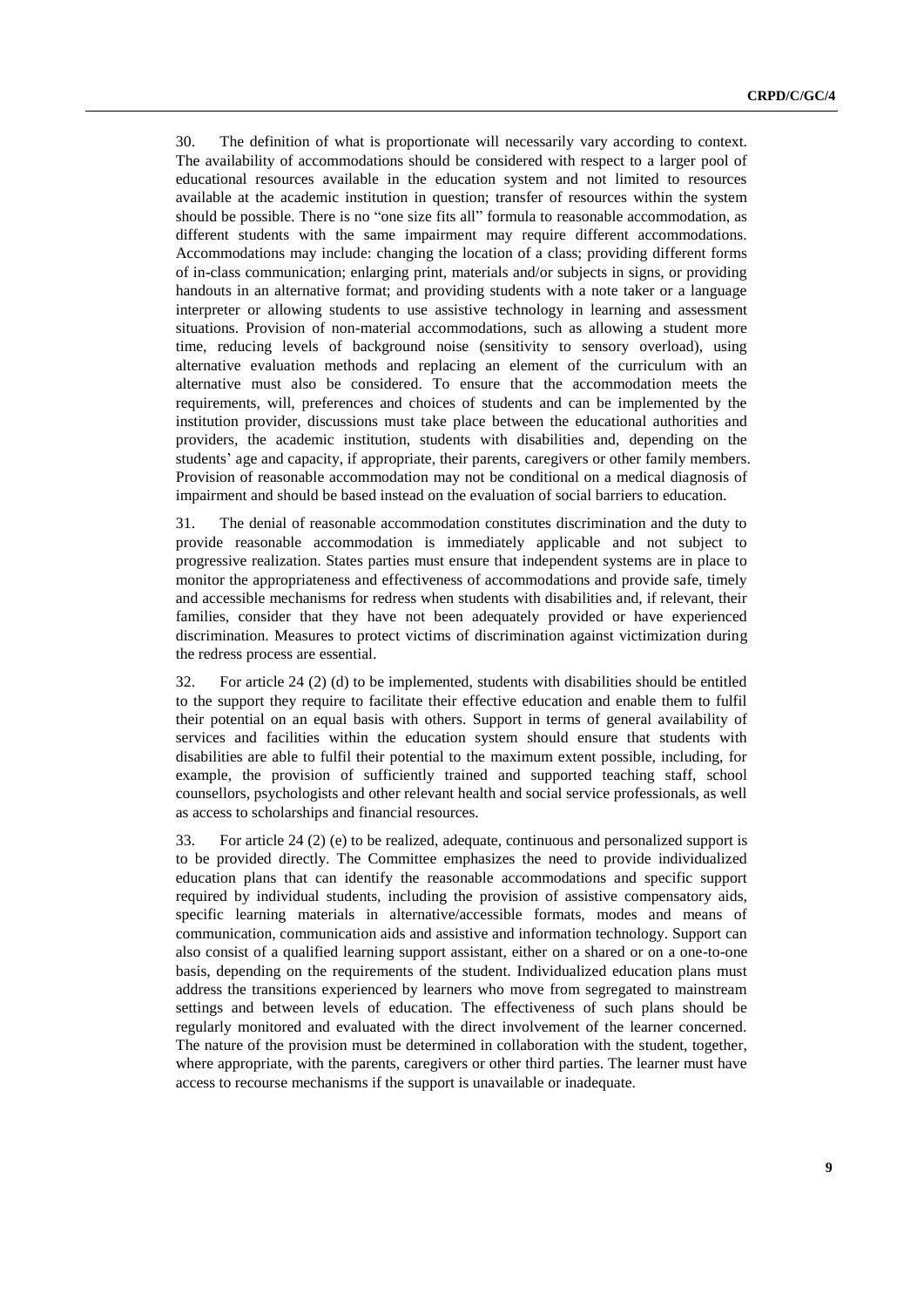34. Any support measures provided must be compliant with the goal of inclusion. Accordingly, they must be designed to strengthen opportunities for students with disabilities to participate in the classroom and in out-of-school activities alongside their peers, rather than marginalize them.

35. Regarding article 24 (3), many States parties are failing to make appropriate provision for persons with disabilities, in particular persons on the autism spectrum, those with communication impairments and those with sensory disabilities, to acquire the life, language and social skills essential for participation in education and within their communities:

(a) Blind and partially sighted students must be provided with opportunities to learn Braille, alternative script, augmentative and alternative modes, means and formats of communication, as well as orientation and mobility skills. Investment in access to appropriate technology and alternative communication systems to facilitate learning should be supported. Peer support and mentoring schemes should be introduced and encouraged;

(b) Deaf and hard-of-hearing students must be provided with the opportunity to learn sign language and measures must be taken to recognize and promote the linguistic identity of the deaf community. The Committee draws the attention of States parties to the Convention against Discrimination in Education, which establishes the right of children to be taught in their own language, and reminds States parties that, in line with article 30 (4) of the Convention on the Rights of Persons with Disabilities, persons with disabilities are entitled, on an equal basis with others, to recognition of and support for their specific cultural and linguistic identity, including sign languages and deaf culture. In addition, hardof-hearing students must also have access to quality speech therapy services, induction loop technology and captioning;

(c) Students who are blind, deaf or deafblind must be provided with education delivered in the most appropriate languages and modes and means of communication for the individual, and in environments which maximize personal, academic and social development both within and outside formal school settings. The Committee emphasizes that, for such inclusive environments to exist, States parties should provide the required support, including by way of resources, assistive technology and orientation and mobility skills;

(d) Learners with communication impairments must be provided with the opportunity to express themselves and learn using alternative or augmentative communication. This may include the provision of sign language, low- or high-technology communication aids such as tablets with speech output, voice output communication aids or communication books. States parties should invest in developing expertise, technology and services in order to promote access to appropriate technology and alternative communication systems to facilitate learning;

(e) Learners with social communication difficulties must be supported through adaptations to classroom organization, including work in pairs, peer tutoring, seating close to the teacher and the creation of a structured and predictable environment;

Learners with intellectual impairments must be provided with concrete, observable/visual and easy-to-read teaching and learning materials within a safe, quiet and structured learning environment, targeting capacities that will best prepare students for independent living and vocational contexts. States parties should invest in inclusive interactive classrooms where use is made of alternative instructional strategies and assessment methods.

36. To realize article 24 (4), States parties are required to take appropriate measures to employ administration, teaching and non-teaching staff with the skills to work effectively in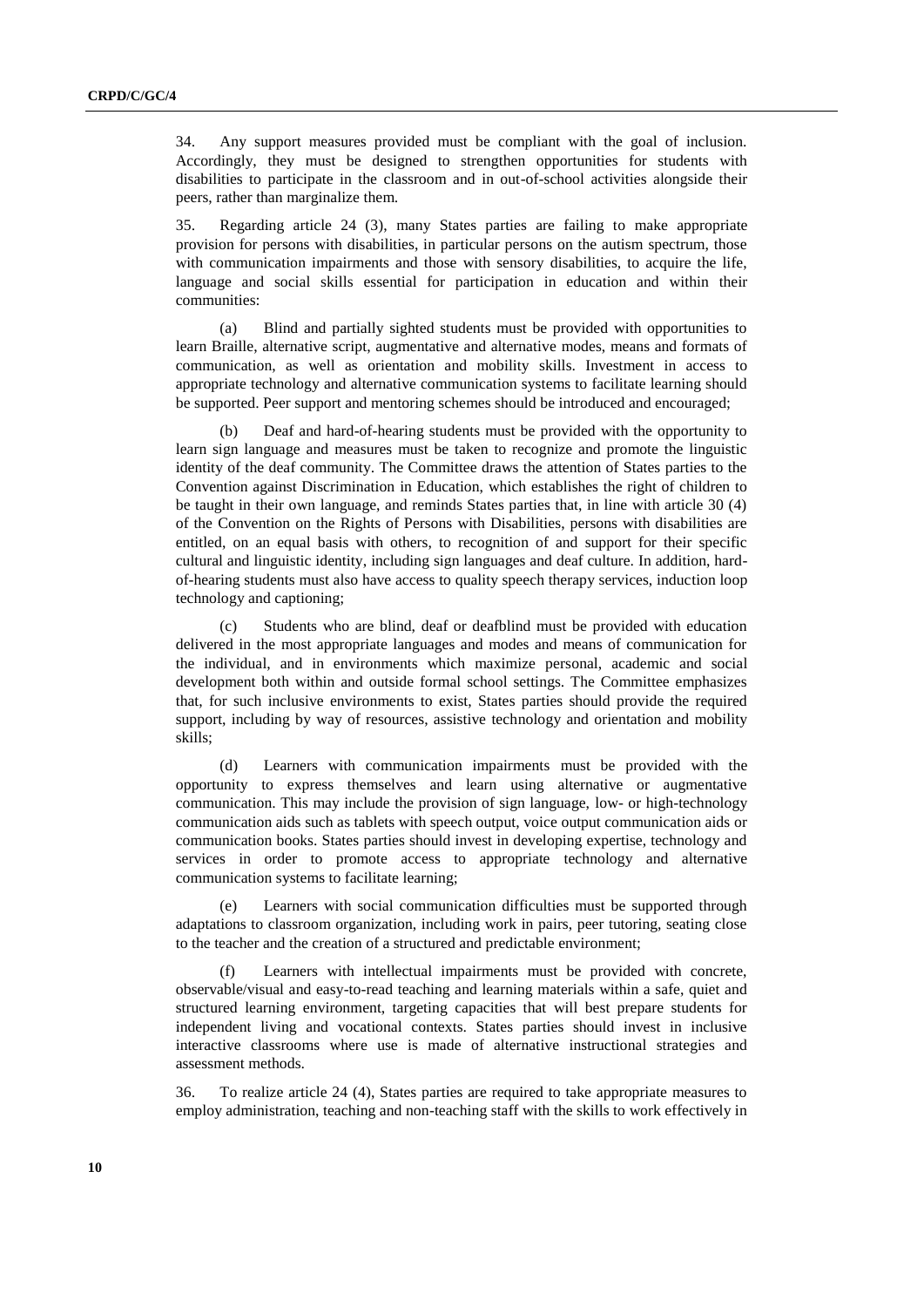inclusive education environments, qualified in sign language and/or Braille and with orientation and mobility skills. Having an adequate number of qualified and committed school staff is key to the introduction and sustainability of inclusive education. Lack of understanding and capacity remain significant barriers to inclusion. States parties must ensure that all teachers are trained in inclusive education and that that training is based on the human rights model of disability.

37. States parties must invest in and support the recruitment and continuous education of teachers with disabilities. This includes removing any legislative or policy barriers requiring candidates to fulfil specific medical eligibility criteria and the provision of reasonable accommodations for their participation as teachers. Their presence will serve to promote equal rights for persons with disabilities to enter the teaching profession, bring unique expertise and skills into learning environments, contribute to breaking down barriers and serve as important role models.

38. To give effect to article 24 (5), States parties should ensure that persons with disabilities are able to access general tertiary education, vocational training, adult education and lifelong learning without discrimination and on an equal basis with others. Attitudinal, physical, linguistic, communication, financial, legal and other barriers to education at these levels must be identified and removed in order to ensure equal access. Reasonable accommodation must be provided to ensure that persons with disabilities do not face discrimination. States parties should consider taking affirmative action measures in tertiary education in favour of learners with disabilities.

### **III. Obligations of States parties**

39. States parties should respect, protect and fulfil each of the essential features of the right to inclusive education: availability, accessibility, acceptability and adaptability. The obligation to respect requires avoiding measures that hinder the enjoyment of the right, such as legislation excluding certain children with disabilities from education, or the denial of accessibility or reasonable accommodation. The obligation to protect requires taking measures that prevent third parties from interfering with the enjoyment of the right, for example, parents refusing to send girls with disabilities to school, or private institutions refusing to enroll persons with disabilities on the basis of their impairment. The obligation to fulfil requires taking measures that enable and assist persons with disabilities to enjoy the right to education, for example, ensuring that educational institutions are accessible and that education systems are adapted appropriately with resources and services.

40. Article 4 (2) requires that States parties take measures to the maximum of their available resources regarding economic, social and cultural rights and, where needed, within a framework of international cooperation, with a view to achieving progressively the full realization of those rights. Progressive realization means that States parties have a specific and continuing obligation to move as expeditiously and effectively as possible towards the full realization of article 24. <sup>12</sup> This is not compatible with sustaining two systems of education: a mainstream education system and a special/segregated education system. Progressive realization must be read in conjunction with the overall objective of the Convention to establish clear obligations for States parties in respect of the full realization of the rights in question. Similarly, States parties are encouraged to redefine budgetary allocations for education, including by transferring part of their budgets to the development of inclusive education. Any deliberately retrogressive measures in that regard must not

<sup>&</sup>lt;sup>12</sup> See Committee on Economic, Social and Cultural Rights, general comment No. 3 (1990) on the nature of States parties' obligations, para. 9.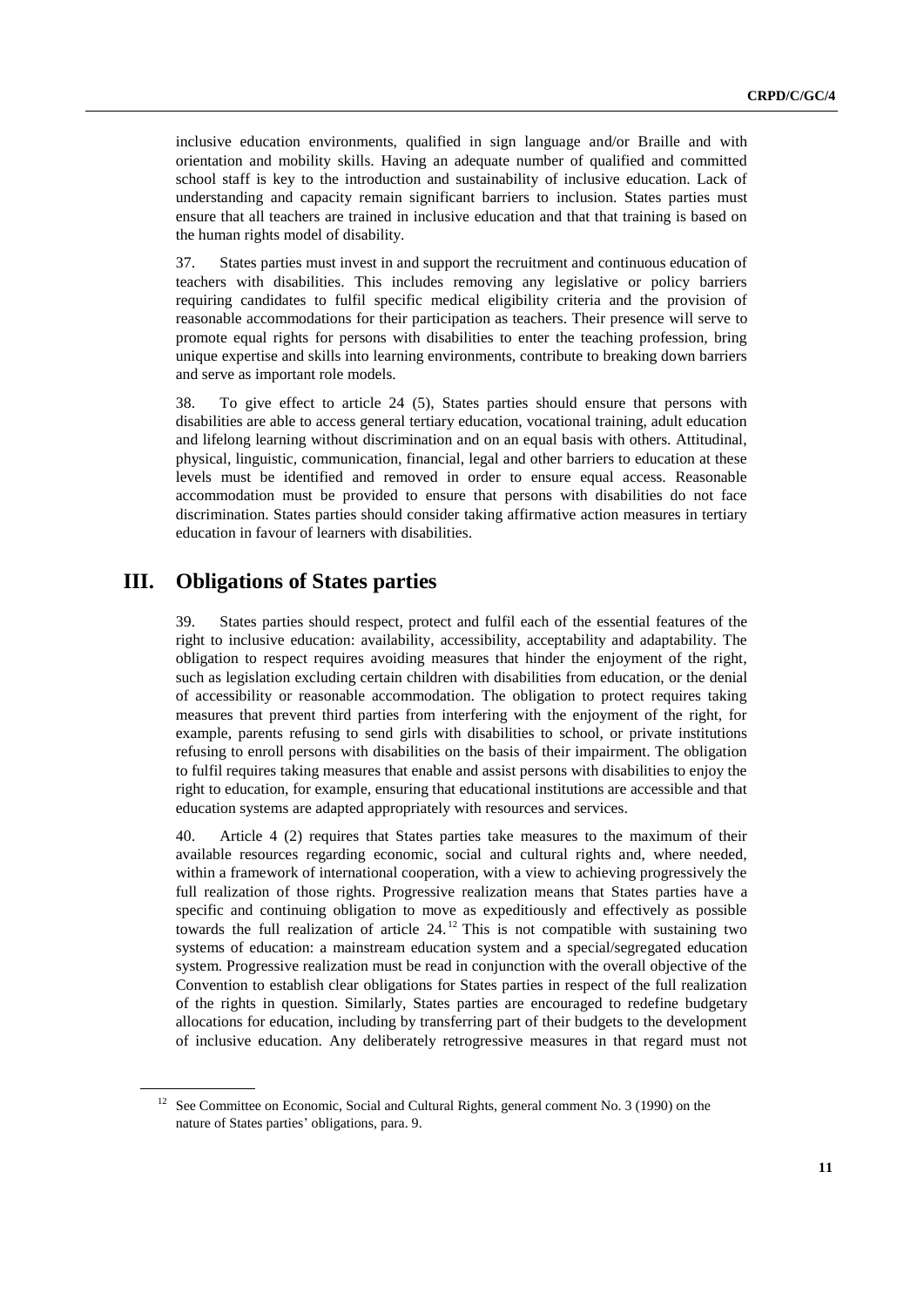disproportionately target learners with disabilities at any level of education.<sup>13</sup> They must be only a temporary measure limited to the period of crisis, be necessary and proportionate, not be discriminatory and comprise all possible measures to mitigate inequalities.<sup>14</sup>

41. Progressive realization does not prejudice those obligations that are immediately applicable. As the Committee on Economic, Social and Cultural Rights has stated in its general comment No. 3 (1990) on the nature of States parties' obligations, States parties have a minimum core obligation to ensure the satisfaction of, at the very least, minimum essential levels of each aspect of the right to education.<sup>15</sup> Therefore, States parties should implement the following core rights with immediate effect:

(a) Non-discrimination in all aspects of education and encompassing all internationally prohibited grounds of discrimination. States parties must ensure nonexclusion from education for persons with disabilities and eliminate structural disadvantages to achieve effective participation and equality for all persons with disabilities. They must urgently take steps to remove all legal, administrative and other forms of discrimination impeding the right of access to inclusive education. The adoption of affirmative action measures does not constitute a violation of the right to non-discrimination with regard to education, so long as such measures do not lead to the maintenance of unequal or separate standards for different groups;

(b) Reasonable accommodations to ensure non-exclusion from education for persons with disabilities. Failure to provide reasonable accommodation constitutes discrimination on the ground of disability;

(c) Compulsory, free primary education available to all. States parties must take all appropriate measures to guarantee that right, on the basis of inclusion, to all children and youth with disabilities. The Committee urges States parties to ensure access to and completion of quality education for all children and youth to at least 12 years of free, publicly funded, inclusive and equitable quality primary and secondary education, of which at least nine years are compulsory, as well as access to quality education for out-of-school children and youth through a range of modalities, as outlined in the Education 2030 Framework for Action.

42. States parties must adopt and implement a national educational strategy that includes the provision of education at all levels for all learners, on a basis of inclusion and equality of opportunity. The educational objectives set out in article 24 (1) place equivalent obligations on States parties and must therefore be regarded on a comparable basis of immediacy.

43. With regard to international cooperation, and in line with Sustainable Development Goal 4 and the Education 2030 Framework for Action, all bilateral and multilateral cooperation must aim to advance inclusive and equitable quality education and promote lifelong learning opportunities for all, including support for capacity-building, informationsharing and the exchange of best practices, research, technical and economic assistance, and access to accessible and assistive technologies. All data collected and all international assistance spent on education should be disaggregated by impairment. Consideration of an international coordination mechanism on inclusive education to implement Goal 4 and to build evidence will contribute to a better policy dialogue and to monitoring progress.

 $13$  Ibid.

<sup>&</sup>lt;sup>14</sup> Letter dated 16 May 2012 by the Chair of the Committee on Economic, Social and Cultural Rights addressed to States parties to the International Covenant on Economic, Social and Cultural Rights.

<sup>&</sup>lt;sup>15</sup> Committee on Economic, Social and Cultural Rights, general comment No. 3.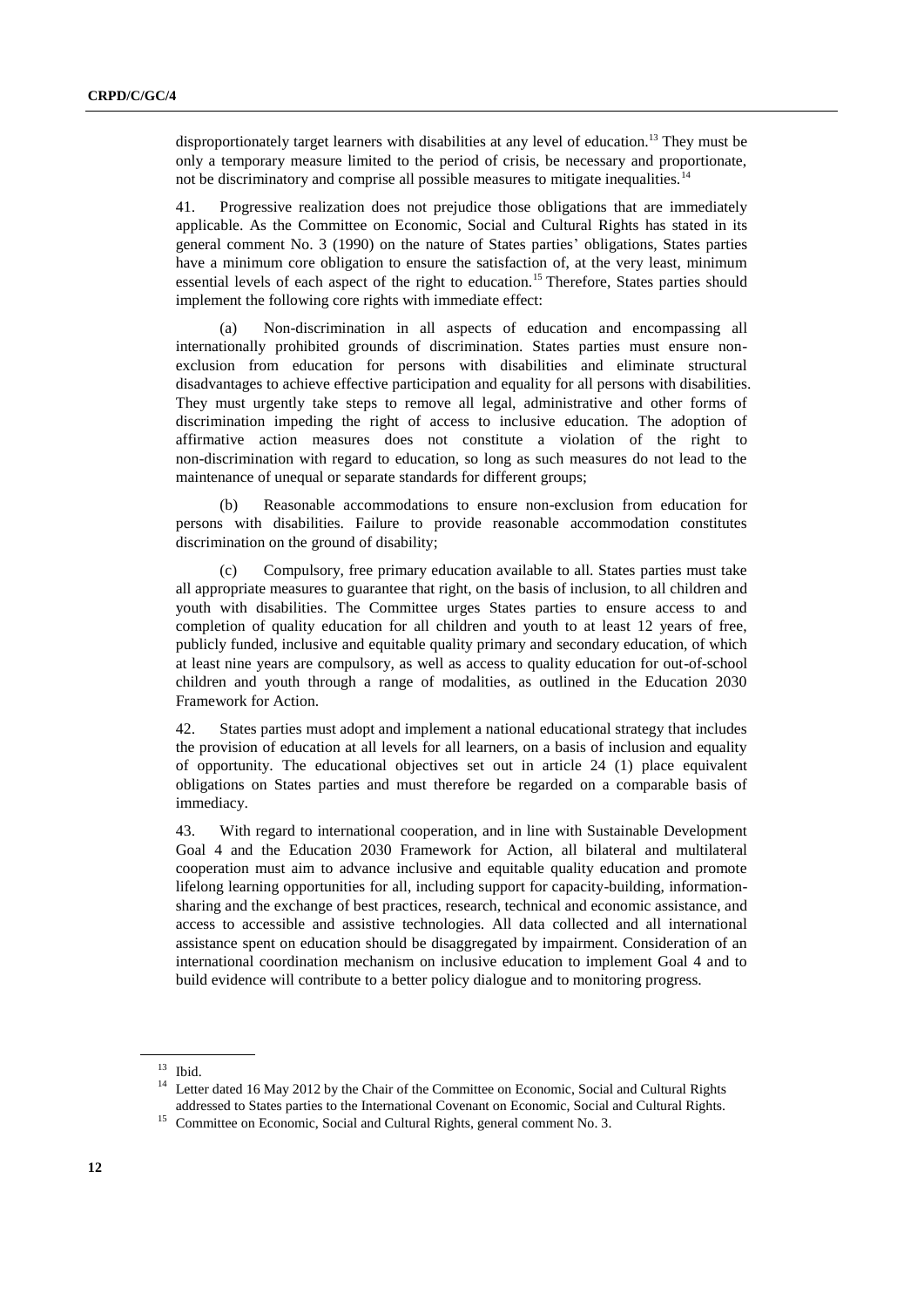## **IV. Relationship with other provisions of the Convention**

44. States parties must recognize the indivisibility and interdependence of all human rights. Education is integral to the full and effective realization of other rights.<sup>16</sup> Conversely, the right to inclusive education can only be realized if certain other rights are implemented. Moreover, the right to inclusive education must be underpinned by the creation of inclusive environments throughout society. This will require the adoption of the human rights model of disability, which recognizes the obligation to remove societal barriers that serve to exclude and marginalize persons with disabilities and the need to adopt measures to ensure implementation of the rights set out below.

45. Article 5 enshrines the principle of equal protection of all persons before and under the law. States parties must prohibit all disability-based discrimination and provide persons with disabilities effective and equal protection against discrimination on all grounds. To address systemic and structural discrimination and to ensure "equal benefit of the law", States parties must take affirmative action measures, such as removing architectural and communicative or other barriers to mainstream education.

46. Article 6 recognizes that women and girls with disabilities are subject to multiple discrimination and that States parties must adopt measures to ensure the equal enjoyment of their rights. Intersectional discrimination and exclusion pose significant barriers to the realization of the right to education for women and girls with disabilities. States parties must identify and remove those barriers, including gender-based violence and the lack of value placed on the education of women and girls, and put in place specific measures to ensure that the right to education is not impeded by gender and/or disability discrimination, stigma or prejudice. Harmful gender and/or disability stereotypes in textbooks and curricula must be eliminated. Education plays a vital role in combating traditional notions of gender that perpetuate patriarchal and paternalistic societal frameworks.<sup>17</sup> States parties must ensure access for and the retention of girls and women with disabilities in education and rehabilitation services, as instruments for their development, advancement and empowerment.

47. Article 7 asserts that, in all actions concerning children with disabilities, the best interests of the child shall be a primary consideration. The concept of best interests is aimed at ensuring the full and effective enjoyment by the child of all human rights and the child's holistic development.<sup>18</sup> Any determination of the best interests of a child with a disability must consider the child's own views and individual identity, the preservation of the family, care, protection and safety of the child, any particular vulnerability, and the child's right to health and education. The Convention on the Rights of the Child affirms that the best interests of the child must be the basis on which education policies and provisions are determined. Article 7 (3) further asserts that children with disabilities have the right to express their views and that their views on all matters affecting them should be given due weight, in accordance with their age and maturity, on an equal basis with other children, and that they must be provided with disability- and age-appropriate assistance. Guaranteeing the right of children to participate in their education must be applied equally to children with disabilities, in their own learning and individualized education plans,

<sup>&</sup>lt;sup>16</sup> Ibid., general comment No. 11 (1999) on plans of action for primary education and general comment No. 13.

<sup>&</sup>lt;sup>17</sup> Committee on the Elimination of Discrimination against Women, "Concept note on the draft general recommendation on girls'/women's right to education" (2014).

<sup>&</sup>lt;sup>18</sup> Committee on the Rights of the Child, general comment No. 14 (2013) on the right of the child to have his or her best interests taken as a primary consideration.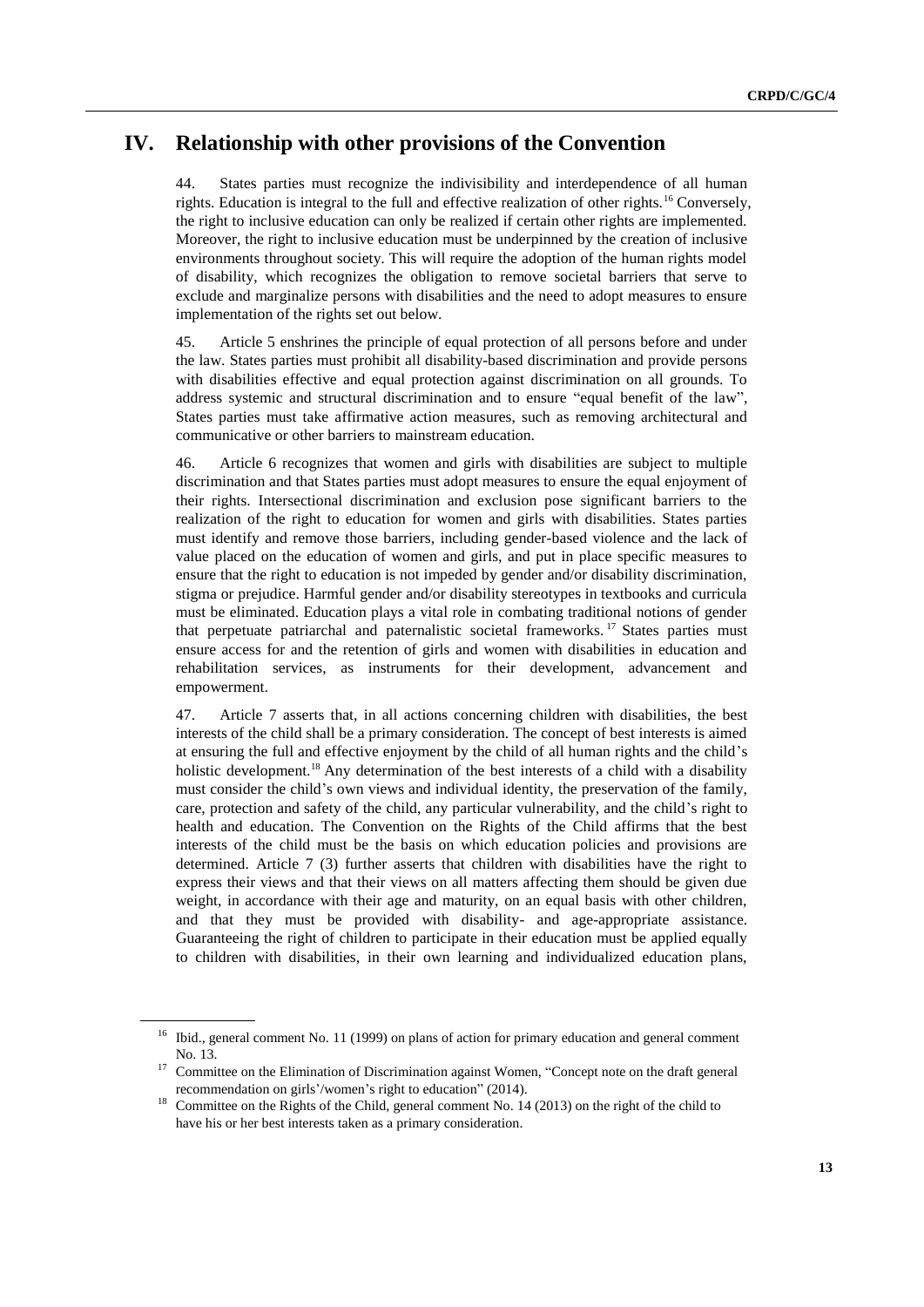within the classroom pedagogy, through school councils, in the development of school policies and systems, and in the development of the wider educational policy.<sup>19</sup>

48. Article 8 calls for measures to raise awareness and challenge stereotypes, prejudices and harmful practices relating to persons with disabilities, targeting in particular practices affecting women and girls with disabilities, persons with intellectual disabilities and persons with intensive support requirements. Stereotypes, prejudices and harmful practices constitute barriers that impede both access to and effective learning within the education system. The Committee notes the practice of some parents removing their children with disabilities from inclusive schools, on the basis of a lack of awareness and understanding of the nature of disability. States parties must adopt measures to build a culture of diversity, participation and involvement in community life and to highlight inclusive education as a means of achieving a quality education for all students, with and without disabilities, parents, teachers and school administrations, as well as the community and society. States parties must ensure that mechanisms are in place to foster, at all levels of the education system and among parents and the wider public, an attitude of respect for the rights of persons with disabilities. Civil society, in particular organizations representing persons with disabilities, should be involved in all awareness-raising activities.

49. Articles 9 and 24 are closely interconnected. Accessibility is a precondition for the full and equal participation of persons with disabilities in society. Persons with disabilities cannot effectively enjoy their right to inclusive education without an accessible built environment, including schools and all other places of education, and without accessible public transport, services, information and communications technologies. Modes and means of teaching should be accessible and teaching should be conducted in accessible environments. The whole environment in which students with disabilities learn must be designed in such a way as to foster inclusion. Inclusive education is also a powerful tool for the promotion of accessibility and universal design.

50. The Committee calls States parties' attention to its general comment No. 1 (2014) on equal recognition before the law and stresses that inclusive education provides students with disabilities, in particular those with psychosocial or intellectual impairments, with an opportunity to express their will and preferences. States parties must ensure that inclusive education supports learners with disabilities in building their confidence to exercise legal capacity, providing the necessary support at all educational levels, including to diminish future requirements for support if they so wish.

51. Persons with disabilities, in particular women and girls with disabilities, can be disproportionately affected by violence and abuse, including physical and humiliating punishments by educational personnel, for example through the use of restraints and seclusion and bullying by others in and en route to school. To give effect to article 16 (2), States parties are required to take all appropriate measures to provide protection from and prevent all forms of exploitation, violence and abuse, including sexual violence, against persons with disabilities. Such measures must be age-, gender- and disability-sensitive. The Committee strongly endorses the recommendations of the Committee on the Rights of the Child, the Human Rights Committee and the Committee on Economic, Social and Cultural Rights that States parties prohibit all forms of corporal punishment and cruel, inhuman and degrading treatment in all settings, including schools, and ensure effective sanctions against perpetrators. <sup>20</sup> It encourages schools and other educational centres to involve students, including students with disabilities, in the development of policies, including accessible protection mechanisms, to address disciplinary measures and bullying, including

<sup>19</sup> Ibid., general comment No. 12 (2009) on the right of the child to be heard.

<sup>&</sup>lt;sup>20</sup> Ibid., general comment No. 8 (2006) on the right of the child to protection from corporal punishment and other cruel or degrading forms of punishment.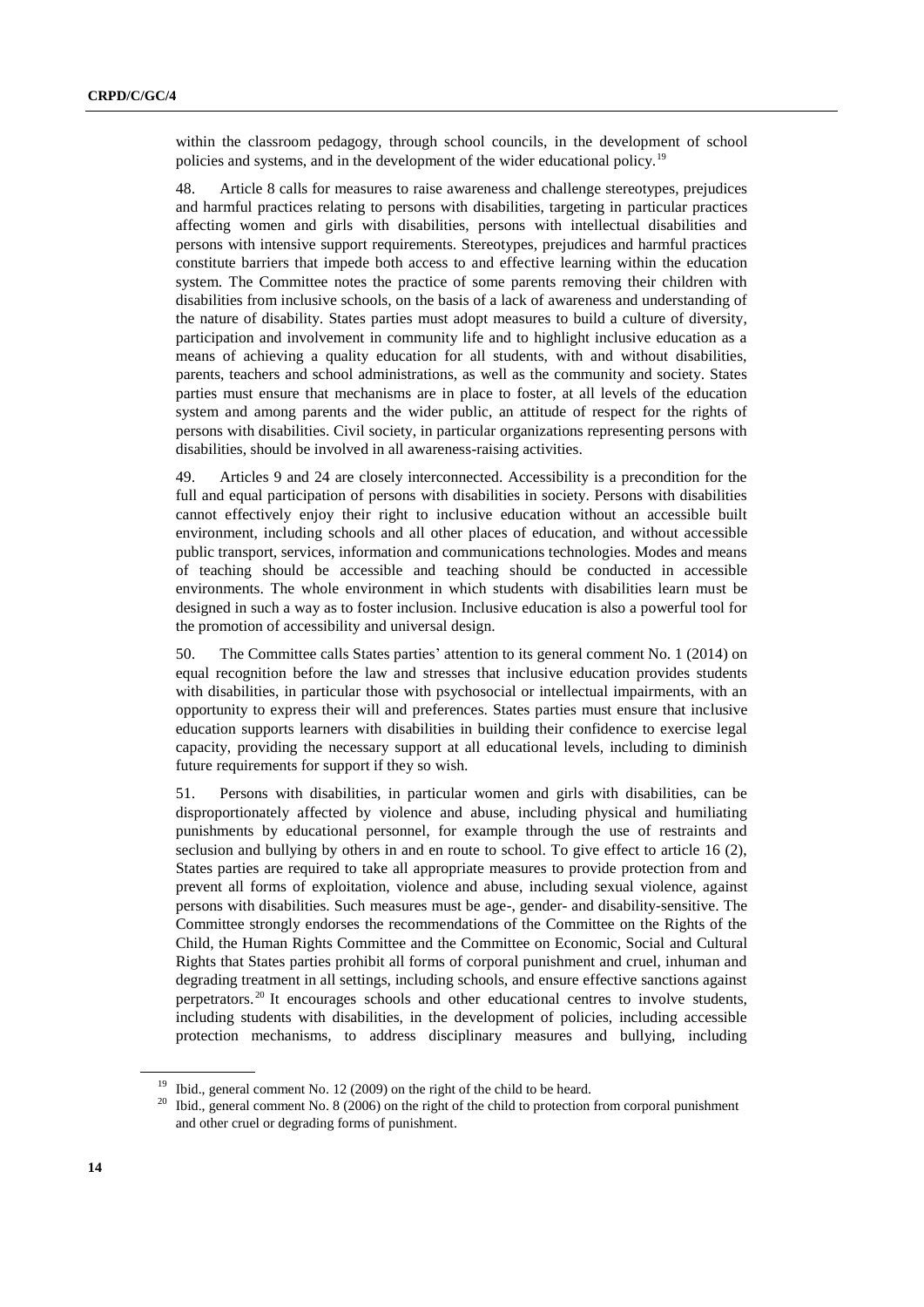cyberbullying, which is increasingly recognized as a growing feature of the lives of students, in particular children.

52. Inclusive education requires recognition of the right of persons with disabilities to live within the community and enjoy inclusion and participation in the community (art. 19). It also demands recognition of the equal right of persons with disabilities to a family life or, failing that, to alternative care within a community setting (art. 23). Children in the care of the State party, residing for example in foster care or care homes, must be ensured the right to inclusive education and the right to appeal against decisions of the State party that deny them the right to inclusive education. Too many persons with disabilities live in long-term institutional care, without access to community-based services, including education, consistent with their right to, inter alia, family life, community living, freedom of association, protection from violence and access to justice. The introduction of inclusive education in the local community must take place alongside a strategic commitment to ending the practice of placing persons with disabilities in institutions (see para. 66 below). States parties should note the role that exercising the right to inclusive education will play in building the strengths, skills and competencies necessary for all persons with disabilities to enjoy, benefit from and contribute to their local communities.

53. For inclusive education to be realized effectively, persons with disabilities must be guaranteed personal mobility on an independent basis (art. 20). Where transportation is not readily available and where there are no personal assistants to support access to educational institutions, persons with disabilities, in particular blind and visually impaired persons, must be given adequate training in mobility skills to promote greater independence. States parties should also provide persons with disabilities with the opportunity to acquire mobility aids and appliances at an affordable cost.

54. Fulfilment of the right of persons with disabilities to enjoy the highest possible standard of health without discrimination (art. 25) is integral to the opportunity to benefit fully from education. The ability to attend educational environments and to learn effectively is seriously compromised if there is no access to health or to appropriate treatment and care. States parties should establish health, hygiene and nutrition programmes with a gender perspective that are integrated into education services and allow for the continual monitoring of all health needs. Such programmes should be developed on the principles of universal design and accessibility, provide regular school nurse visits and health screenings, and build community partnerships. Persons with disabilities, on an equal basis with others, must be provided with age-appropriate, comprehensive and inclusive sexuality education, based on scientific evidence and human rights standards, and in accessible formats.

55. States parties must take effective measures to provide habilitation and rehabilitation services within the education system, including health-care, occupational, physical, social, counselling and other services (art. 26). Such services must begin at the earliest stage possible, be based on a multidisciplinary assessment of a student's strengths and support maximum independence, autonomy, respect of dignity, full physical, mental, social and vocational ability and inclusion and participation in all aspects of life. The Committee stresses the significance of supporting the development of community-based rehabilitation that addresses early identification and encourages peer support.

56. Quality inclusive education must prepare persons with disabilities for work life through the acquisition of the knowledge, skills and confidence necessary for participation in the open labour market and in an open, inclusive and accessible work environment (art. 27).

57. Full participation in political and public life is enhanced through the realization of the right to inclusive education. Curricula for all students must include the topic of citizenship and the skills of self-advocacy and self-representation as a fundamental basis for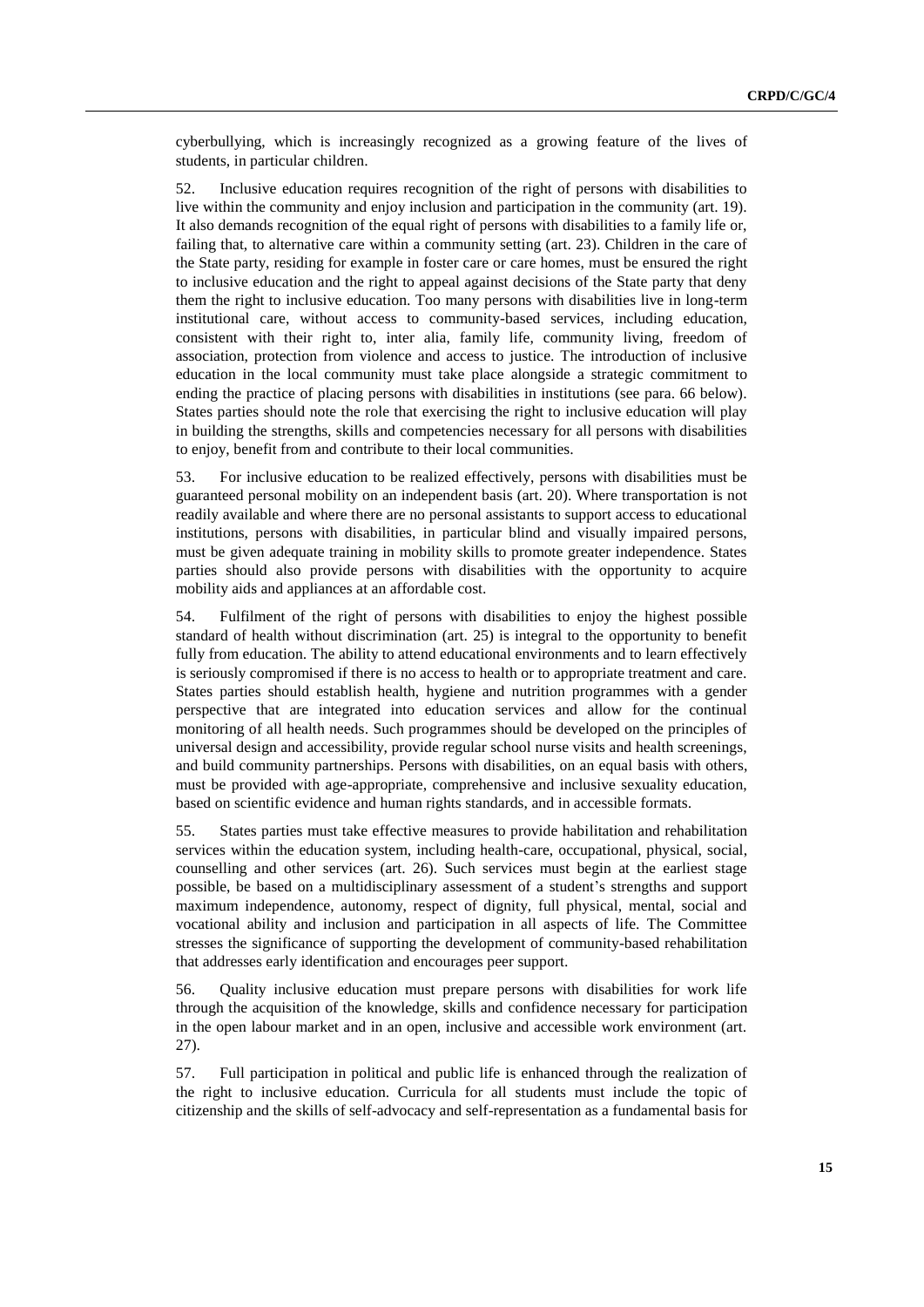participation in political and societal processes. Public affairs include forming and participating in student organizations such as student unions and States parties should promote the creation of an environment in which persons with disabilities can form, join and effectively and fully participate in such student organizations through the forms of communication and language of their choice (art. 29).

58. States parties must remove barriers and promote accessibility and availability of inclusive opportunities for persons with disabilities to participate on an equal basis with others in play, recreation and sports in the school system and in extracurricular activities, including in other educational environments (art.  $30$ ).<sup>21</sup> Appropriate measures must be in place within the educational environment to ensure opportunities for persons with disabilities to access cultural life and to develop and utilize their creative, artistic and intellectual potential, not only for their own benefit but also for the enrichment of society. Such measures must ensure that persons with disabilities are entitled to recognition of their specific cultural and linguistic identity, including sign languages and deaf culture.

### **V. Implementation at the national level**

59. The Committee has identified a number of challenges facing States parties in the implementation of article 24. In order to implement and sustain an inclusive education system for all persons with disabilities, the measures below need to be addressed at the national level.

60. Responsibility for the education at all levels of persons with disabilities, as well as for the education of others, must rest with the education ministry. In many countries, the education of persons with disabilities is currently marginalized within ministries of social welfare or health, which has resulted in, inter alia, exclusion from mainstream legislation, policies, planning and resourcing for education, lower levels of per capita investment in the education of persons with disabilities, a lack of overarching and coherent structures to support inclusive education, a lack of integrated data collection on enrolment, retention and attainment, and a failure to develop inclusive teacher education. States parties must urgently take measures to put the education of learners with disabilities under the competence of the ministry of education.

61. States parties must ensure a comprehensive and intersectoral commitment to inclusive education throughout the government. Inclusive education cannot be realized by education ministries in isolation. All relevant ministries and commissions with responsibilities that cover substantive articles of the Convention must commit to and align their understanding of the implications of an inclusive education system in order to achieve an integrated approach and to work collaboratively towards a shared agenda. Accountability measures for all ministries involved must be put into place to uphold such commitments. Partnerships should also be forged with service providers, organizations representing persons with disabilities, the media, civil society organizations, local authorities, student associations and federations, universities and teacher education colleges.

62. States parties, at every level, must implement or introduce legislation based on the human rights model of disability that fully complies with article 24. The Committee recalls that article 4 (5) requires federal States to ensure that article 24 is implemented, without limitations or exceptions, in all parts of the State party.

63. A comprehensive and coordinated legislative and policy framework for inclusive education must be introduced, together with a clear and adequate time frame for

<sup>&</sup>lt;sup>21</sup> Ibid., general comment No. 17 (2013) on the right of the child to rest, leisure, play, recreational activities, cultural life and the arts.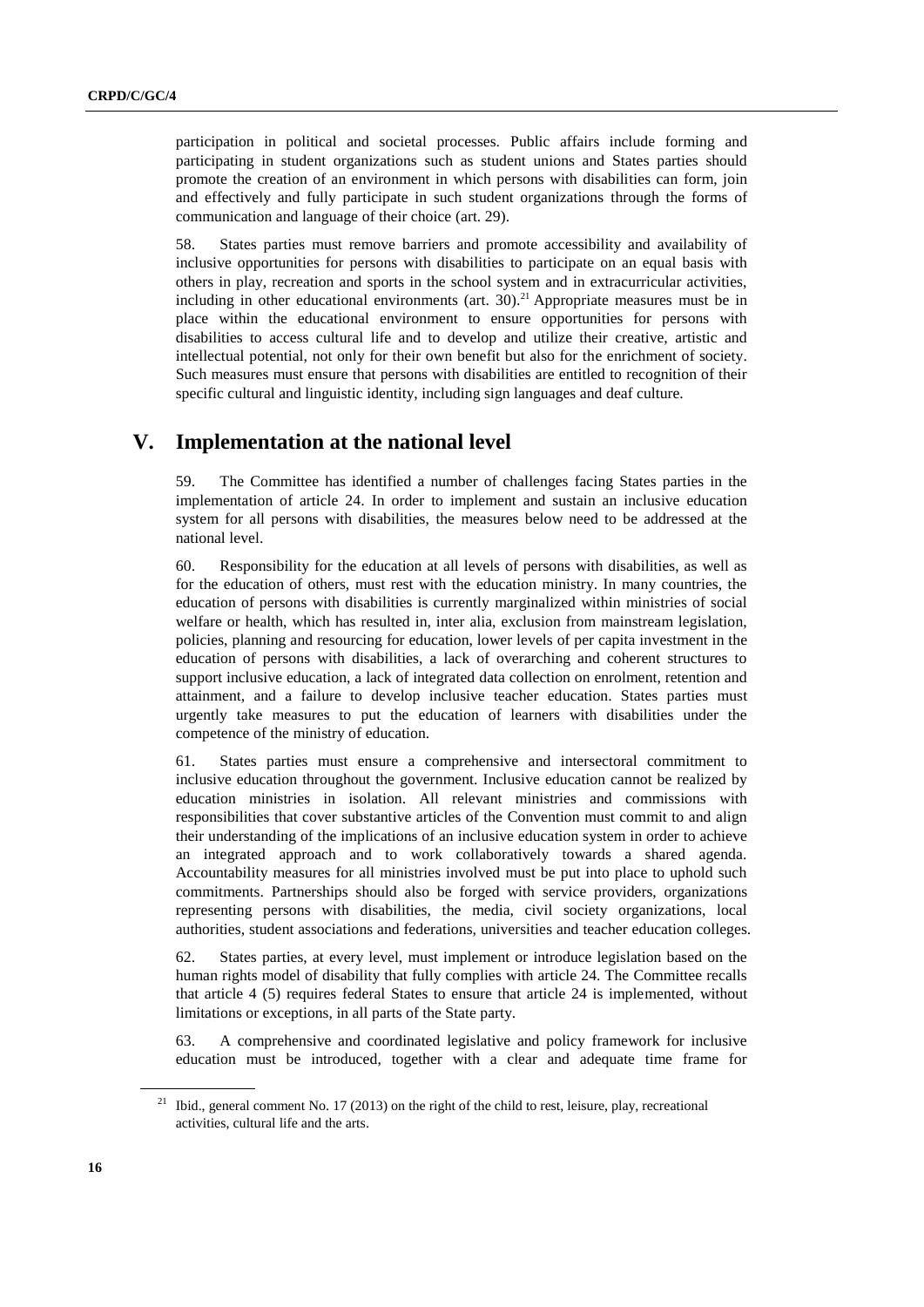implementation and sanctions for violations. Such a framework must address issues of flexibility, diversity and equality in all educational institutions for all learners and identify responsibilities at all levels of government. Key elements will include:

(a) Compliance with international human rights standards;

(b) A clear definition of inclusion and the specific objectives it seeks to achieve at all educational levels. Inclusion principles and practices must be considered as integral to reform, and not simply as an add-on programme;

A substantive right to inclusive education as a key element of the legislative framework. Provisions that define certain categories of students as "uneducable", for example, must be repealed;

(d) A guarantee for students with and without disabilities to the same right to access inclusive learning opportunities within the general education system and, for individual learners, to the necessary support services at all levels;

(e) A requirement for all new schools to be designed and built following the principle of universal design through accessibility standards, together with a time frame for adapting existing schools in line with the Committee's general comment No. 2. The use of public procurement to implement this element is encouraged;

The introduction of comprehensive quality standards for inclusive education and disability-inclusive monitoring mechanisms to track progress in implementation at all levels and ensure that policies and programmes are implemented and backed by the requisite investment;

(g) The introduction of accessible monitoring mechanisms to ensure the implementation of policies and the provision of the requisite investment;

Recognition of the need for reasonable accommodations to support inclusion, based on human rights standards rather than on the efficient use of resources, together with sanctions for failure to provide reasonable accommodation;

The clear statement, in all legislation with the potential to have an impact on inclusive education, that inclusion is a concrete goal;

A consistent framework for the early identification, assessment and support required to enable persons with disabilities to flourish in inclusive learning environments;

(k) The obligation for local authorities to plan and provide for all learners, including persons with disabilities, within inclusive settings and classes, including in the most appropriate languages, accessible formats and modes and means of communication;

Legislation to guarantee to all persons with disabilities, including children with disabilities, the right to be heard and to have their opinion be given due consideration within the education system, including through school councils, governing bodies, local and national governments, and mechanisms through which to challenge and appeal decisions concerning education;

The creation of partnerships and coordination between all stakeholders, including persons with disabilities through their representative organizations, different agencies, development organizations, non-governmental organizations and parents or caregivers.

64. Legislation must be supported by an education sector plan, developed in consultation with organizations of persons with disabilities, including children with disabilities, and detailing the process for the implementation of an inclusive education system. It should contain a time frame and measurable goals, including measures to ensure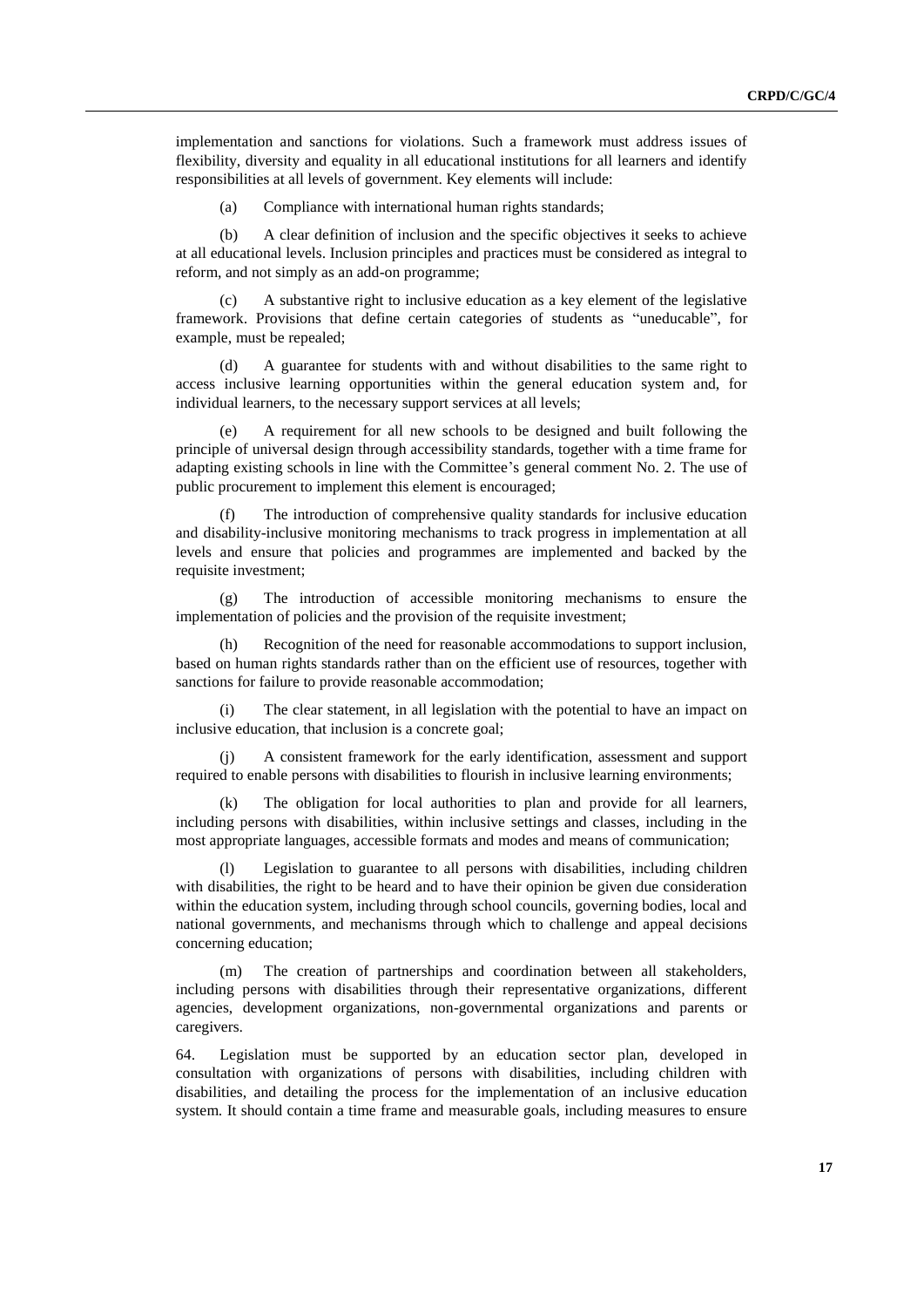consistency. The plan should be informed by a comprehensive analysis of the current context pertaining to inclusive education in order to provide a baseline from which to progress, including data on, for example, current budgetary allocations, quality of data collection methods, numbers of children with disabilities out of school, challenges and barriers, existing laws and policies, key concerns of persons with disabilities, families and the State party.

65. States parties must introduce independent, effective, accessible, transparent, safe and enforceable complaints mechanisms and legal remedies in cases of violations of the right to education. Persons with disabilities must have access to justice systems that understand how to accommodate persons with disabilities and are capable of addressing disabilitybased claims. States parties must also ensure that information about the right to education and about how to challenge a denial or violation of that right must be widely disseminated and publicized to persons with disabilities, with the involvement of their representative organizations.

66. Inclusive education is incompatible with institutionalization. States parties must engage in a well-planned and structured process of de-institutionalization of persons with disabilities. Such a process must address: a managed transition setting out a defined time frame for the transition; the introduction of a legislative requirement to develop community based provision; the re-direction of funds and the introduction of multidisciplinary frameworks to support and strengthen community-based services; the provision of support for families; and collaboration and consultation with organizations representing persons with disabilities, including children with disabilities, as well as parents or caregivers. Pending the process of de-institutionalization, persons in institutional care settings should be given access to inclusive education with immediate effect by linking them with inclusive academic institutions in the community.

67. Early childhood interventions can be particularly valuable for children with disabilities, serving to strengthen their capacity to benefit from education and promoting their enrolment and attendance. All such interventions must guarantee respect for the dignity and autonomy of the child. In line with the 2030 Agenda for Sustainable Development, including Sustainable Development Goal 4, States parties are urged to ensure access to quality early childhood development, care and pre-primary education, together with the provision of support and training to parents and caregivers of young children with disabilities. If identified and supported early, young children with disabilities are more likely to transition smoothly into pre-primary and primary inclusive education settings. States parties must ensure coordination between all relevant ministries, authorities and bodies as well as organizations of persons with disabilities and other non-governmental partners.

68. In accordance with article 31, States parties must collect appropriate disaggregated data to formulate policies, plans and programmes to fulfil their obligations under article 24. They must introduce measures to address the lack of accurate data on prevalence of persons with different impairments, as well as the lack of sufficient quality research and data relating to access to, permanence in and progress within education, provision of reasonable accommodation and the associated outcomes. Census, survey and administrative data, including data from the Education Management Information System, must capture information on students with disabilities, including those still living in institutional settings. States parties should also gather disaggregated data and evidence on the barriers that prevent persons with disabilities from having access to, remaining in and making progress in inclusive quality education to enable the adoption of effective measures to dismantle such barriers. Strategies must be adopted to overcome the exclusion of persons with disabilities from standard quantitative and qualitative data-gathering mechanisms, including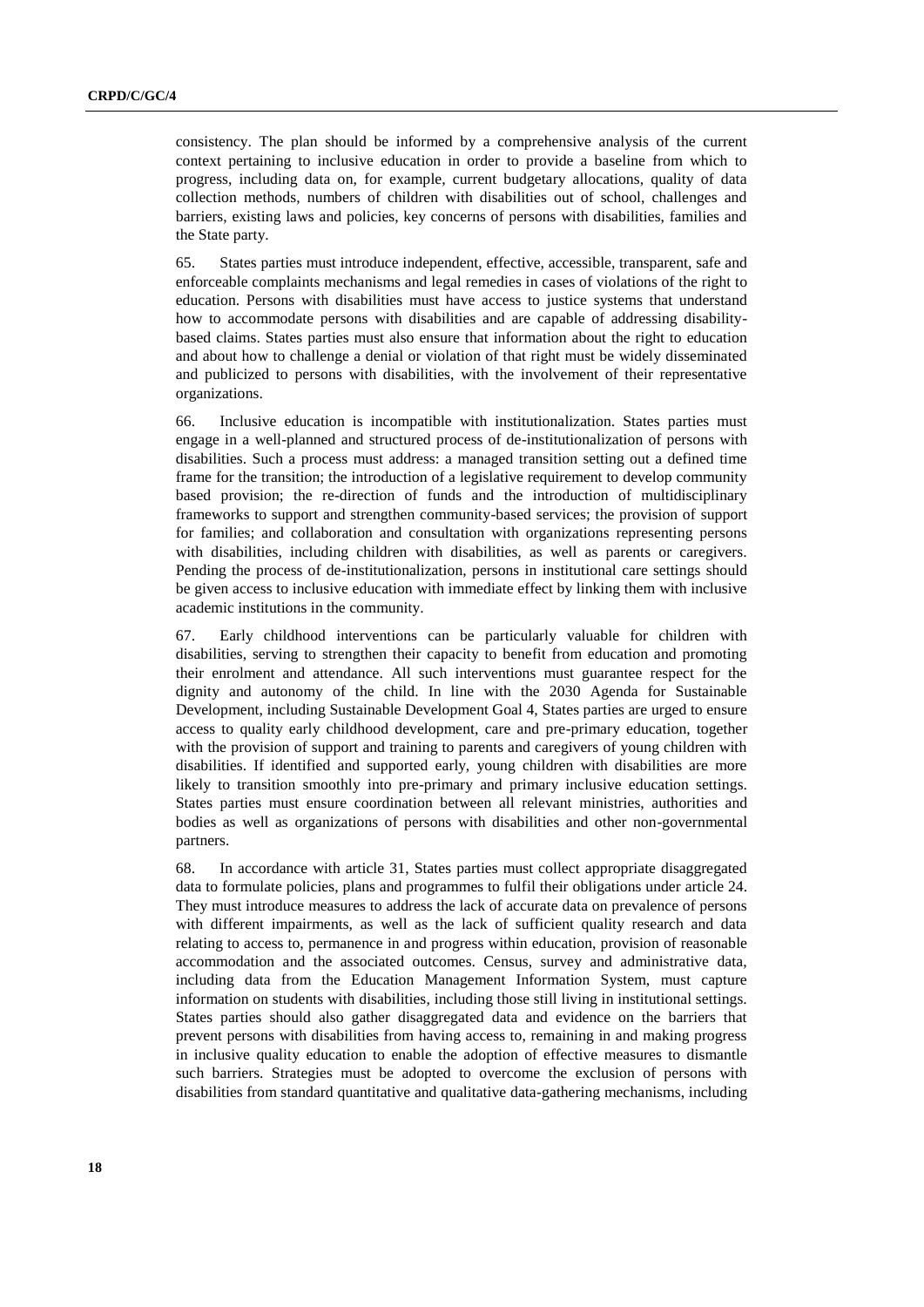when it results from parents' reluctance to admit the existence of a child with a disability, the lack of birth registration and invisibility within institutions.

69. States parties must commit sufficient financial and human resources throughout the development of an education sector plan and of cross-sectoral plans to support the implementation of inclusive education, consistent with the principle of progressive realization. States parties must reform their governance systems and financing mechanisms to ensure the right to education of all persons with disabilities. They should also allocate budgets using mechanisms available under public procurement processes and partnerships with the private sector. These allocations must prioritize, inter alia, ensuring adequate resources for rendering existing educational settings accessible in a time-bound manner, investing in inclusive teacher education, making available reasonable accommodations, providing accessible transport to school, making available appropriate and accessible text books, teaching and learning materials, providing assistive technologies and sign language, and implementing awareness-raising initiatives to address stigma and discrimination, in particular bullying in educational settings.

70. The Committee urges States parties to transfer resources from segregated to inclusive environments. States parties should develop a funding model that allocates resources and incentives for inclusive educational environments to provide the necessary support to persons with disabilities. The determination of the most appropriate approach to funding will be informed to a significant degree by the existing educational environment and the requirements of potential learners with disabilities who are affected by it.

71. A process of educating all teachers at preschool, primary, secondary, tertiary and vocational education levels must be initiated to provide them with the core competencies and values necessary to work in inclusive educational environments. Such a process requires adaptations to both pre- and in-service training to achieve the appropriate skill levels in the shortest time possible, to facilitate the transition to an inclusive education system. All teachers must be provided with dedicated units/modules to prepare them to work in inclusive settings, as well as practical experiential learning settings where they can build the skills and confidence to solve problems through diverse inclusion challenges. The core content of teacher education must address a basic understanding of human diversity, growth and development, the human rights model of disability and inclusive pedagogy that enables teachers to identify students' functional abilities (strengths, abilities and learning styles) to ensure their participation in inclusive educational environments. Teacher education should include learning about the use of appropriate augmentative and alternative modes, means and formats of communication such as Braille, large print, accessible multimedia, easyread, plain language, sign language and deaf culture, educational techniques and materials to support persons with disabilities. In addition, teachers need practical guidance and support in, among others: the provision of individualized instruction; teaching the same content using varied teaching methods to respond to the learning styles and unique abilities of each person; the development and use of individual educational plans to support specific learning requirements; and the introduction of a pedagogy centred on students' educational objectives.

72. Inclusive education requires a support and resource system for teachers in educational institutions at all levels. Such a system might include partnerships between neighbouring educational institutions, including universities, promoting collaborative practices, including team teaching, study groups, joint student assessment processes, peer support and exchange visits, as well as partnerships with civil society. Parents and caregivers of students with disabilities can, where appropriate, serve as partners in the development and implementation of learning programmes, including individualized education plans. They can play a significant role in advising and supporting teachers in the provision of support to individual students, but must never be a pre-requisite for admission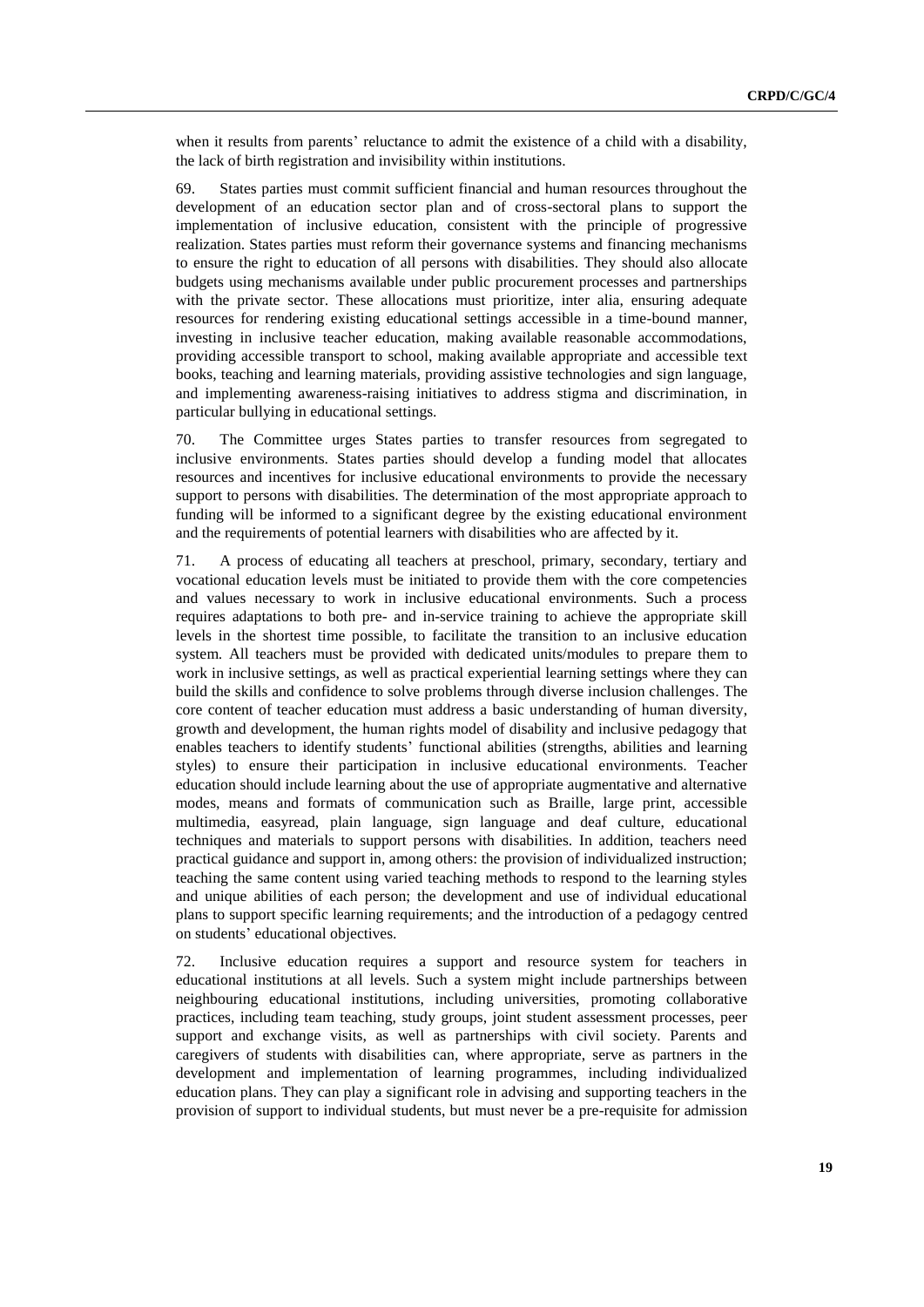into the education system. States parties should utilize all possible sources of support for teachers, including organizations representing persons with disabilities, learners with disabilities and local community members who can contribute significantly in the form of peer mentoring, partnering and problem-solving. Their involvement provides an additional resource in the classroom and serves to build links with local communities, breaking down barriers and rendering teachers more responsive and sensitive to strengths and requirements of students with disabilities.

73. Authorities at all levels must have the capacity, commitment and resources to implement laws, policies and programmes to support inclusive education. States parties must ensure the development and delivery of training to inform all relevant authorities of their responsibilities under the law and to increase understanding of the rights of persons with disabilities. The skills, knowledge and understanding necessary to implement inclusive education policies and practices include: understanding of the concept of the right to an inclusive education and its aims, knowledge of the relevant international and national legislation and policies, development of local inclusive education plans, collaboration and partnerships, support, guidance and supervision of local educational institutions, monitoring and evaluation.

74. Quality inclusive education requires methods of appraising and monitoring students' progress that considers the barriers faced by students with disabilities. Traditional systems of assessment, which use standardized achievement test scores as the sole indicator of success for both students and schools, may disadvantage students with disabilities. The emphasis should be on individual progress towards broad goals. With appropriate teaching methodologies, support and accommodations, all curricula can be adapted to meet the needs of all students, including those with disabilities. Inclusive student assessment systems can be strengthened through a system of individualized supports.

75. In compliance with article 33, and to measure progress on the realization of the right to education through the establishment of an inclusive education system, States parties must develop monitoring frameworks with structural, process and outcome indicators, and specific benchmarks and targets for each indicator, consistent with Sustainable Development Goal  $4<sup>22</sup>$  Persons with disabilities, through their representative organizations, should be involved in both the determination of the indicators and in the collection of data and statistics. Structural indicators should measure barriers to inclusive education and not be limited merely to collecting data disaggregated by impairment. Process indicators, such as on changes to the accessibility of physical environments, curriculum adaptations or teacher training, will make it possible to monitor the progress of the transformation. Outcome indicators such as the percentage of students with disabilities in inclusive learning environments obtaining final official certification or diplomas or the percentage of students with disabilities admitted to secondary education, must also be established. States parties should also consider measuring the quality of education through, for example, the five dimensions recommended by UNESCO: respect for rights, equity, relevance, pertinence, efficiency and efficacy. Monitoring affirmative action measures such as quotas or incentives may also be considered.

76. The Committee notes the growth in many countries of private-sector education. States parties must recognize that the right to inclusive education extends to the provision of all education, not merely that provided by public authorities. States parties must adopt measures that protect against infringements of rights by third parties, including the business sector. Regarding the right to education, such measures must address the obligation to guarantee the provision of inclusive education and involve, as necessary, legislation and

<sup>22</sup> Office of the United Nations High Commissioner for Human Rights, *Human Rights Indicators: a Guide to Measurement and Implementation* (New York and Geneva, 2012).